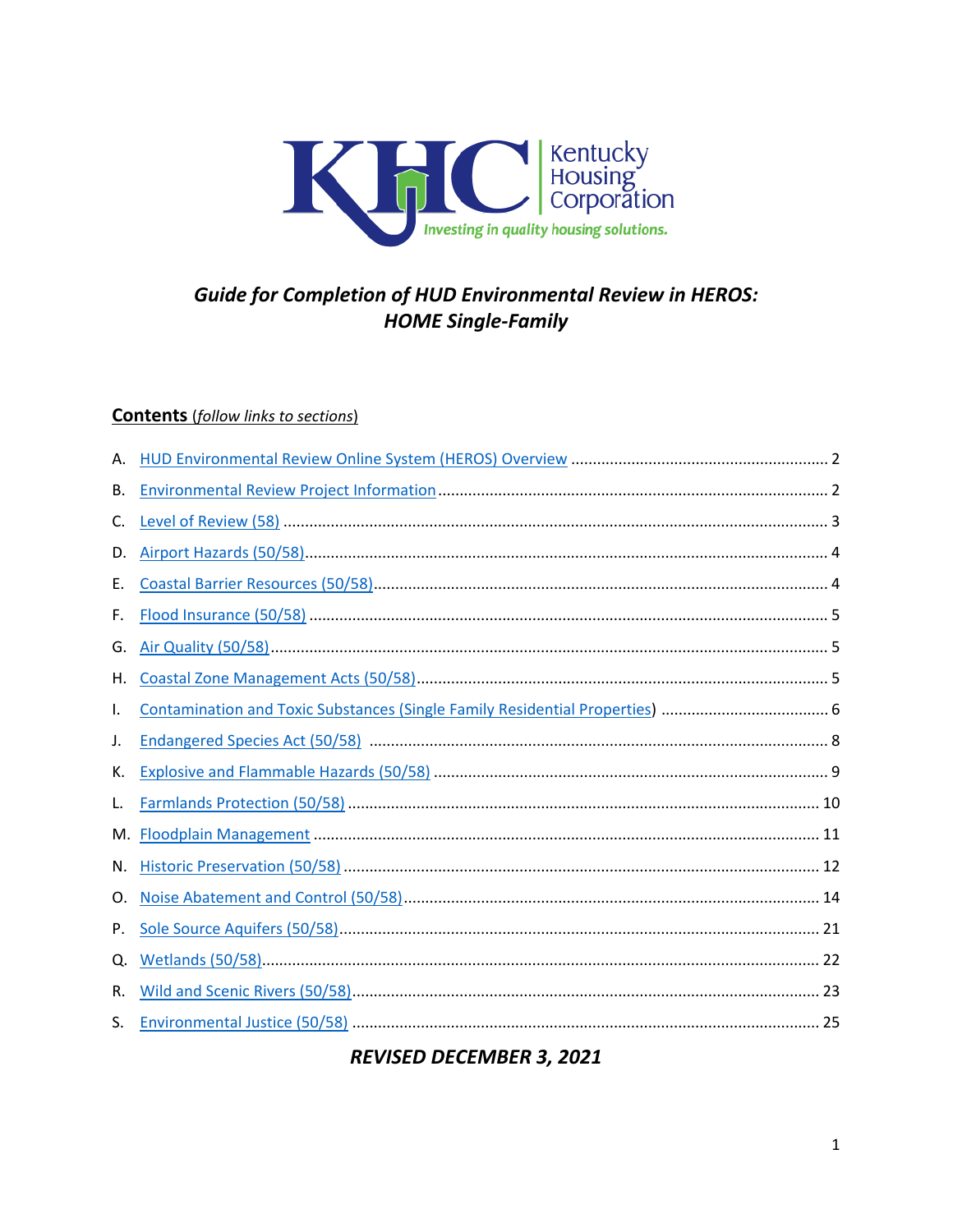# <span id="page-1-0"></span>A. HUD Environmental Review Online System (HEROS) Overview

- 1. All activities funded via the 2020 competitive application (and later) **must use the HEROS system** [\(https://heros.hud.gov\)](https://heros.hud.gov/) to submit Environmental Review Records to KHC.
- 2. All activities submitting setups after August 1, 2020 regardless of funding year must use the HEROS system for Environmental Review Records.
- 3. Instructions on HEROS usage can be found on the [HCA Help Desk](https://kyhmis.zendesk.com/) under the Homebuyer Development (HOME/AHTF/ARC) header, HEROS-HUD ENVIRONMENTAL REVIEW ONLINE SYSTEM subheader.
- 4. Follow the instructions in this guide for developing supporting documentation to submit with each Related Laws and Authority section in HEROS. The HEROS Related Laws and Authority screens replace the worksheets for each subject.
	- a. *Be sure to enter narrative describing the findings for each related law and authority in the "Compliance Determination" box after the auto-generated language.*
- 5. Email [hcadev@kyhousing.org](mailto:hcadev@kyhousing.org) to confirm to which KHC employee you should assign your HEROS Environmental Review Record for approval.

## <span id="page-1-1"></span>B. Environmental Review Project Information **(HEROS Initial Screen and Project Summary)**

- 1. Complete all requested data. Include a project description with sufficient detail to document proposed project activities.
- 2. Initial Screen
	- a. HUD Funding Source
		- i. Grant/Project Identification Number: enter M##SG210100. Use one year behind your KHC grant number after M. (e.g. M20SG210100 for HB21 grants.)
		- ii. HUD Program: Select "Community Planning and Development"
		- iii. Program Name: Select "HOME Program)
		- iv. Click "Add Another Funding Source" if you are also using another HUD source, such as Community Development Block Grant (CDBG) or Self-Help Homeownership Opportunity Project (SHOP)
	- b. Only answer "Yes" to "Does this project anticipate the use of funds or assistance from another Federal agency in addition to HUD?" only if such funding, such as USDA-RD, will be used for construction/development costs. If only providing homebuyer mortgage, do not include in the Environmental Review Record.
	- c. State / Local Identifier: enter your KHC grant number (e.g. HB20-9876-01)
	- d. Certifying Officer Information: enter Curtis A. Stauffer
	- e. Grant Recipient Information: select "None". KHC is the grant recipient. Developers are subrecipients.
	- f. Enter consultant information if you are using a third-party consultant to prepare the environmental review.
- 3. Project Summary (50/58) Screen
	- a. Description of the Proposed Project
		- i. Describe your organization (e.g., Main Street Developer, Inc., a Community Housing Development Organization based in Frankfort, KY, will construct a new single-family detached home for sale to a low-income homebuyer."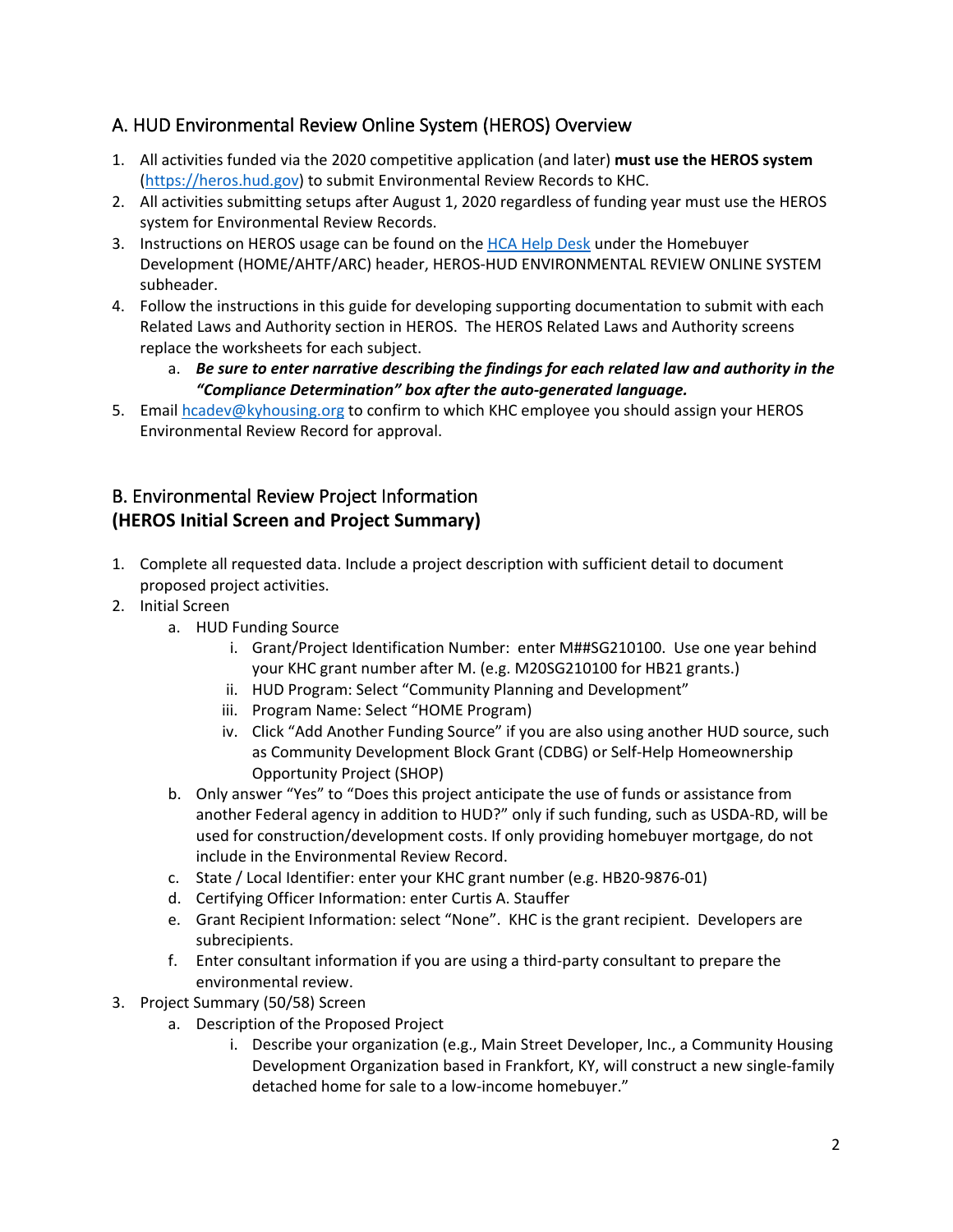- ii. Include sufficient detail to describe the unit(s) to be developed, including bedrooms, bathrooms, square footage, lot size, infrastructure work, utility connections, etc.
- b. Project Location
	- i. Enter the project site address.
	- ii. Include the project site's decimal latitude/longitude coordinates in the "Location Information" section
		- 1. Locate the project site on Google Maps
		- 2. Double click on the center of the project site. This will bring up a small pop up box in the bottom center of the map with the decimal longitude coordinates.
		- 3. For example, the coordinates for 1231 Louisville Road in Frankfort are 38.177614, -84.899908.
	- iii. Upload a Google Maps aerial map of the project site and a plat map if one exists.
- c. Inspector Information
	- i. Please include the name and title of the last agency employee who visited the project site and the date of the site inspection.
	- ii. Upload any site photos you may have.
- d. What activities are involved in the project?
	- i. Be sure to select all activities that will be included in the total development costs for the project, including acquisition and soft costs if applicable.

# <span id="page-2-0"></span>C. Level of Review (58)

- 1. Select the level of review for the project that is the most demanding, even if you have activities in the project that are in a less demanding level of review. The levels of review are listed from least to most demanding below:
	- a. Exempt
	- b. Categorical exclusion not subject to the Federal laws and authorities cited in §58.5 (CENST)
	- c. Categorical exclusion subject to the Federal laws and authorities cited in §58.5 (CEST)
	- d. Environmental Assessment (EA)
	- e. Environmental Impact Statement (EIS)
- *2. Most single-family new construction projects will be classified as Categorical exclusion subject to the Federal laws and authorities cited in §58.5 (CEST) as an Individual Action because they four units or less. If your project is 5 contiguous units or more (e.g. a subdivision), you must complete an Environmental Assessment. Contact KHC if that is the case.*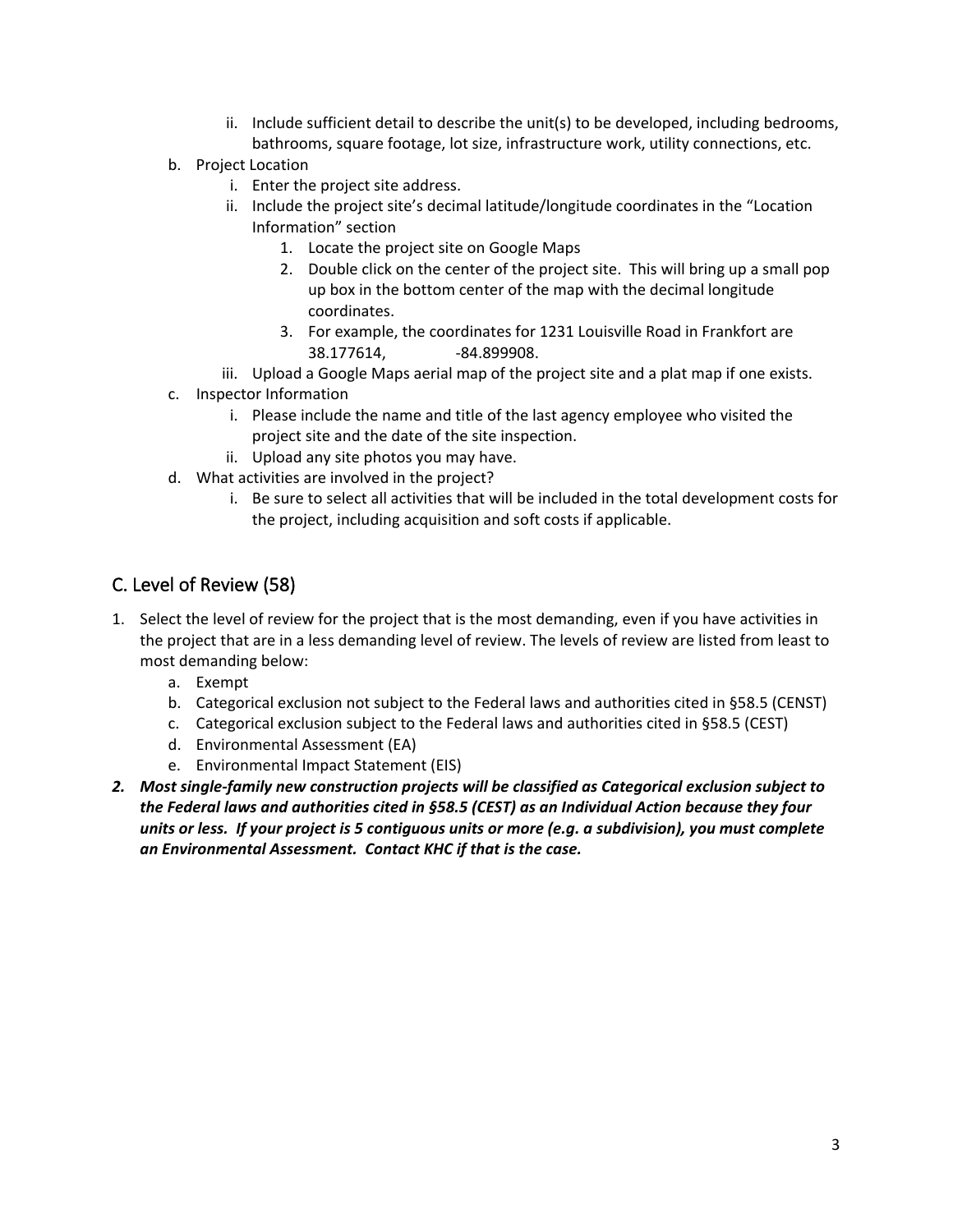# <span id="page-3-0"></span>D. Airport Hazards (50/58)

- 1) Measure the distance from the property to any airport, civilian or military. Record the distance to the nearest airport and document with a printed map.
	- a) Using Google Maps, enter the property address.
	- b) Click the "Nearby" button and search "airports"
	- c) Zoom map to the closest level where both the property and the nearest airport are in view.
	- d) Switch to Satellite view
	- e) Right click on property and select "measure distance."
	- f) Left click on the nearest part of the runway at the nearest airport (if map view allows you to determine, if not click on airport marker point). Distance will appear in a pop-up box on the map.
	- g) Print the page for scanning or save page as a PDF.
	- h) Upload a PDF for the map to the Compliance Determination section.
- 2) Is the property within 2,500 ft. of the nearest Civilian Airport or 15,000 ft of the nearest military airport?
	- a) If no, the project is in compliance with this related law and authority. Include a copy of the map with the Airport Hazards worksheet. Include a sentence documenting the distance to the nearest airport after the auto-generated language in the Compliance Determination section (e.g., The project site is 2.4 miles from Wendell H. Ford Airport, the nearest airport."
	- b) If yes, then potential Airport Hazard compliance is necessary.
		- i) Contact the airport to obtain a copy of the Airport Clear Zone and/or Runway Protection Zone map. (These are posted online for many airports and may be found using a Google search). Airport contact information can be found at [https://www.faa.gov/airports/airport\\_safety/airportdata\\_5010/menu/contacts.cfm?Re](https://www.faa.gov/airports/airport_safety/airportdata_5010/menu/contacts.cfm?Region=&District=&State=KY&County=&City=&Use=&Certification) [gion=&District=&State=KY&County=&City=&Use=&Certification](https://www.faa.gov/airports/airport_safety/airportdata_5010/menu/contacts.cfm?Region=&District=&State=KY&County=&City=&Use=&Certification)
			- (1) Include a copy of the airport's map showing the location of the property with the Airport Hazards worksheet.
		- ii) Is the project within the Airport Clear Zone or Runway Protection Zone for the airport?
			- (1) If no, the project is in compliance with this related law and authority. Include a copy of the map with the Airport Hazards worksheet.
			- (2) If yes, a written notice must be signed by the prospective buyers regarding airport hazards and notifying them that the subject property is in an airport clear zone. [https://www.hudexchange.info/resources/documents/Notice-Prospective-Buyers-](https://www.hudexchange.info/resources/documents/Notice-Prospective-Buyers-Properties-in-Runway-Clear-Zones.pdf)[Properties-in-Runway-Clear-Zones.pdf.](https://www.hudexchange.info/resources/documents/Notice-Prospective-Buyers-Properties-in-Runway-Clear-Zones.pdf) Upload a copy of the signed notice to the Compliance Determination section.

# <span id="page-3-1"></span>E. Coastal Barrier Resources (50/58)

1) Kentucky is a state that does not contain CBRS units. No action is necessary in this section.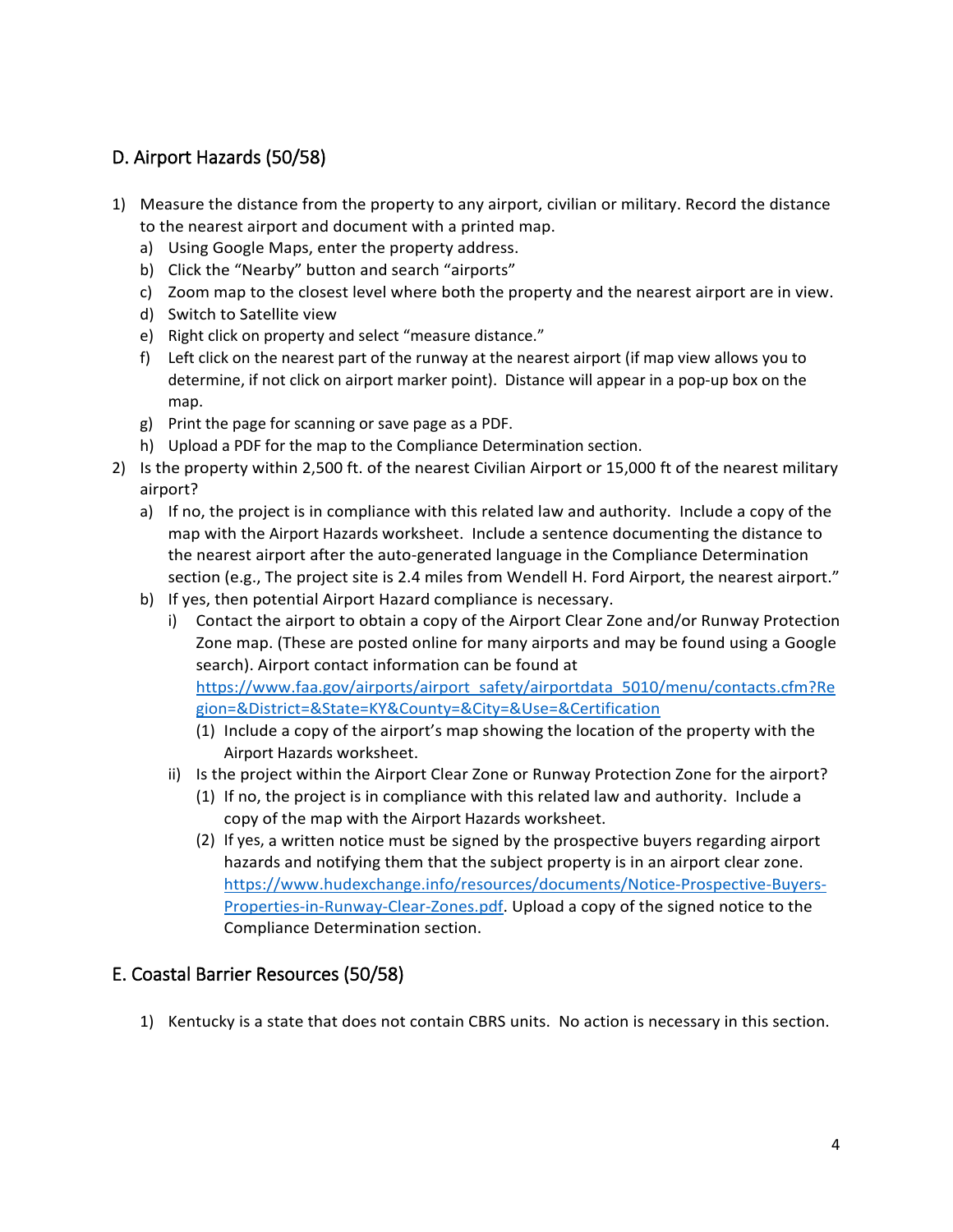## <span id="page-4-0"></span>F. Flood Insurance (50/58)

- 1) Go to the FEMA Flood Map Service Center website<http://msc.fema.gov/portal>to search if the property is located within a 100-year floodplain.
	- a) Enter the property address into the search bar.
	- b) Click the "Dynamic Map" link.
	- c) Print or save as PDF a copy of the FIRMette map.
- 2) Answer "Yes" to "Does this project involve mortgage insurance, refinance, acquisition, repairs, rehabilitation, or construction of a structure, mobile home, or insurable personal property?"
- 3) Upload a PDF of the FIRMette map using the "Upload FEMA/FIRM" map button.
- 4) Answer "No" to "Is the structure, part of the structure, or insurable property located in a FEMAdesignated Special Flood Hazard Area?" if the FIRMette map show that the site is NOT within the floodplain.
	- a) Include the panel number and effective date in the narrative after the auto-generated language in the Compliance Determination section (e.g., "The FIRMette Map for the project site documents that it is an area of minimal flood hazard (Panel #21121C0105F, eff. 3/26/2015)
- 5) If the project site is in the floodplain but has received a Letter of Map Adjustment (LOMA) from FEMA, please upload the LOMA in the Compliance Determination section and detail the LOMA date of issuance in the Compliance Determination section after the auto-generated language.
- 6) **If the project site is in the floodplain without a LOMA contact KHC.** 
	- a) Flood insurance is required and the 8-step process for Floodplain Management must be undertaken. **KHC strongly discourages development in a floodplain**.
	- b) If proceeding in a floodplain, include upload a copy of the flood insurance policy declaration or a paid receipt for the current annual flood insurance premium and a copy of the application for flood insurance.

# <span id="page-4-1"></span>G. Air Quality (50/58)

- 1) Because most KHC-funded HOME single-family developments are single-address, single-unit developments, the project should be in compliance with this related law and authority.
- 2) Select "no" as an answer to question 1.
- 3) Enter "This homeownership development project is less than five dwelling units." after the autogenerated language in the Compliance Determination section.
- 4) If the project consists of 5 or more contiguous units (regardless of funding source), Air Quality should be assessed as part of an Environmental Assessment. Contact KHC for guidance.

# <span id="page-4-2"></span>H. Coastal Zone Management Acts (50/58)

1) Kentucky is a state that does not participate in the Coastal Zone Management Program. No action is necessary in this section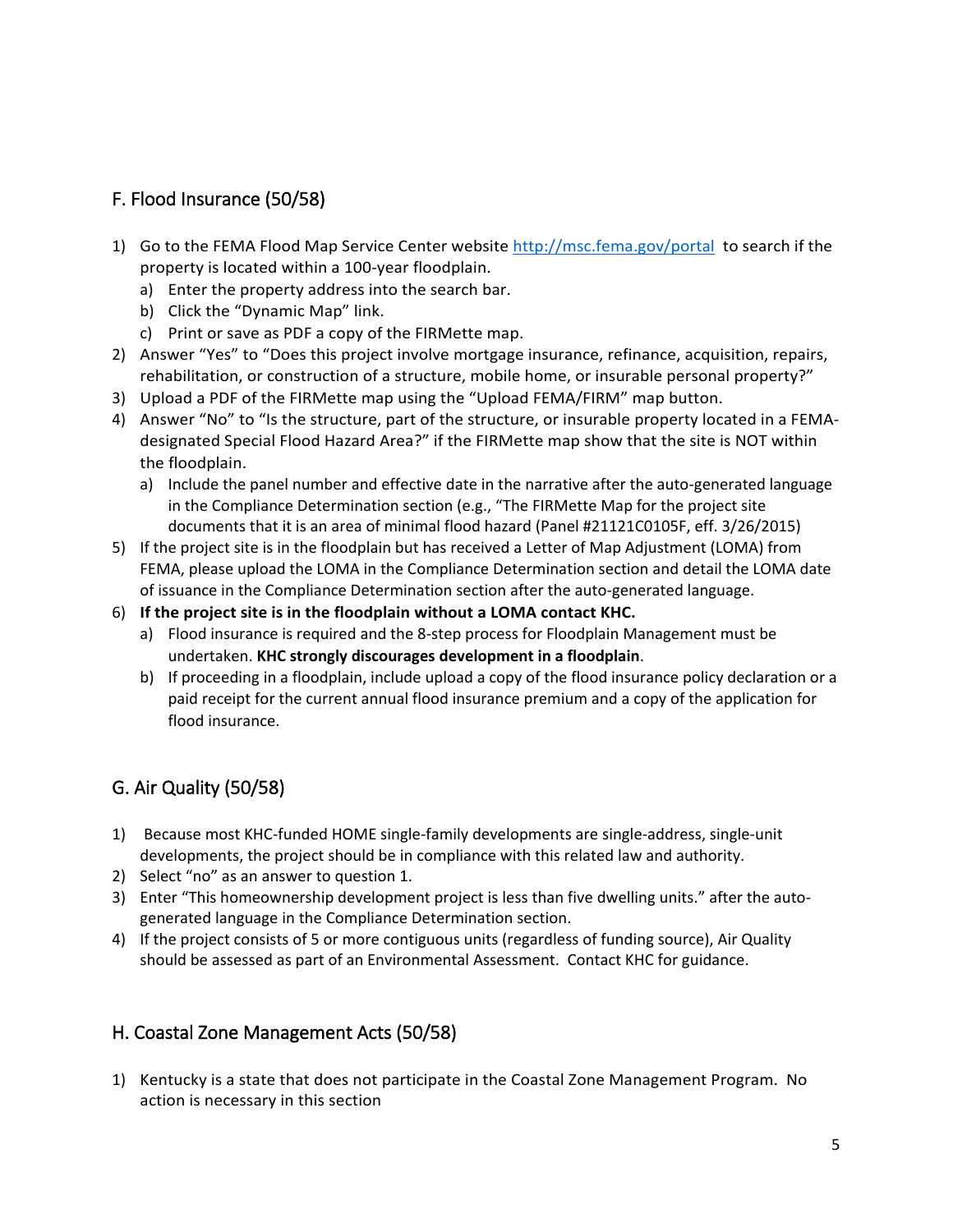## <span id="page-5-0"></span>I. Contamination and Toxic Substances (Single Family Residential Properties)

- 1) Answer "1. Evaluate the site for contamination. Were any on-site or nearby toxic, hazardous, or radioactive substances found that could affect the health and safety of project occupants or conflict with the intended use of the property?" based on site assessment and the use of EPA reports.
	- a) If there are any indications of toxic chemicals on or adjacent to the subject property- such as toxic chemical smell, stained soil or pavement, drums or dumped material, Submit a project site assessment report for the project site.
	- b) Search the NEPA website using the project address or decimal latitude/longitude coordinates in the search tool. [https://www.epa.gov/nepa/nepassist.](https://www.epa.gov/nepa/nepassist)
	- c) When the map loads, click on "EPA Facilities" under "Select Map Contents". Select all of the "EPA facilities" types listed (e.g., Hazardous Waste, Air Pollution, Water Discharges, Toxic Releases, Superfund, Brownfields, RADinfo, and Toxic Substances Control Act).
	- d) Click on the property and a "project details" box shows up.
		- i) Type in address in "Name" box so that when map is printed with report address will show. If you do not, the address will not be on the printed map.
		- ii) Next to "Buffer" change to show 3,000 feet and click add to map
		- iii) Click "NEPAssist Report" to bring up a report in a new window on facilities within the project radius. Click "Save as PDF" to save a copy for inclusion with the Contamination and Toxic Substances worksheet.
		- iv) Zoom the map as close in so the whole buffer is still visible. Review the map for EPA facilities within the 3,000-foot buffer zone.
			- (1) If there are no "EPA facilities" within the buffer, then no further compliance is necessary for this related law and authority.
				- (a) Upload the NEPAssist report to the Compliance Determination section.
				- (b) Describe the NEPAssist findings in the "Explain" box below question 1 (e.g., "The NEPAssist report for the project site shows that there are no EPA-regulated facilities withing a 3,000-foot radius of the project site.") Include this same language following the auto-generate language in the Compliance Determination section.
			- (2) If any EPA facilities fall within the boundary on the map, click on the facility and print out or save as PDF both the Facility Report and the EPA Enforcement and Compliance History (ECHO) report (ECHO data is also available at [https://echo.epa.gov.](https://echo.epa.gov/)). *Note: you may have to zoom in very close to get separation of multiple sites close to each other.*
				- (a) Review the ECHO report(s) for all properties in the buffer zone to identify any instances of non-compliance within the last 12 quarters. Upload the ECHO Reports and EPA Facility Reports for all EPA facilities in the buffer zone in the Compliance Determination section.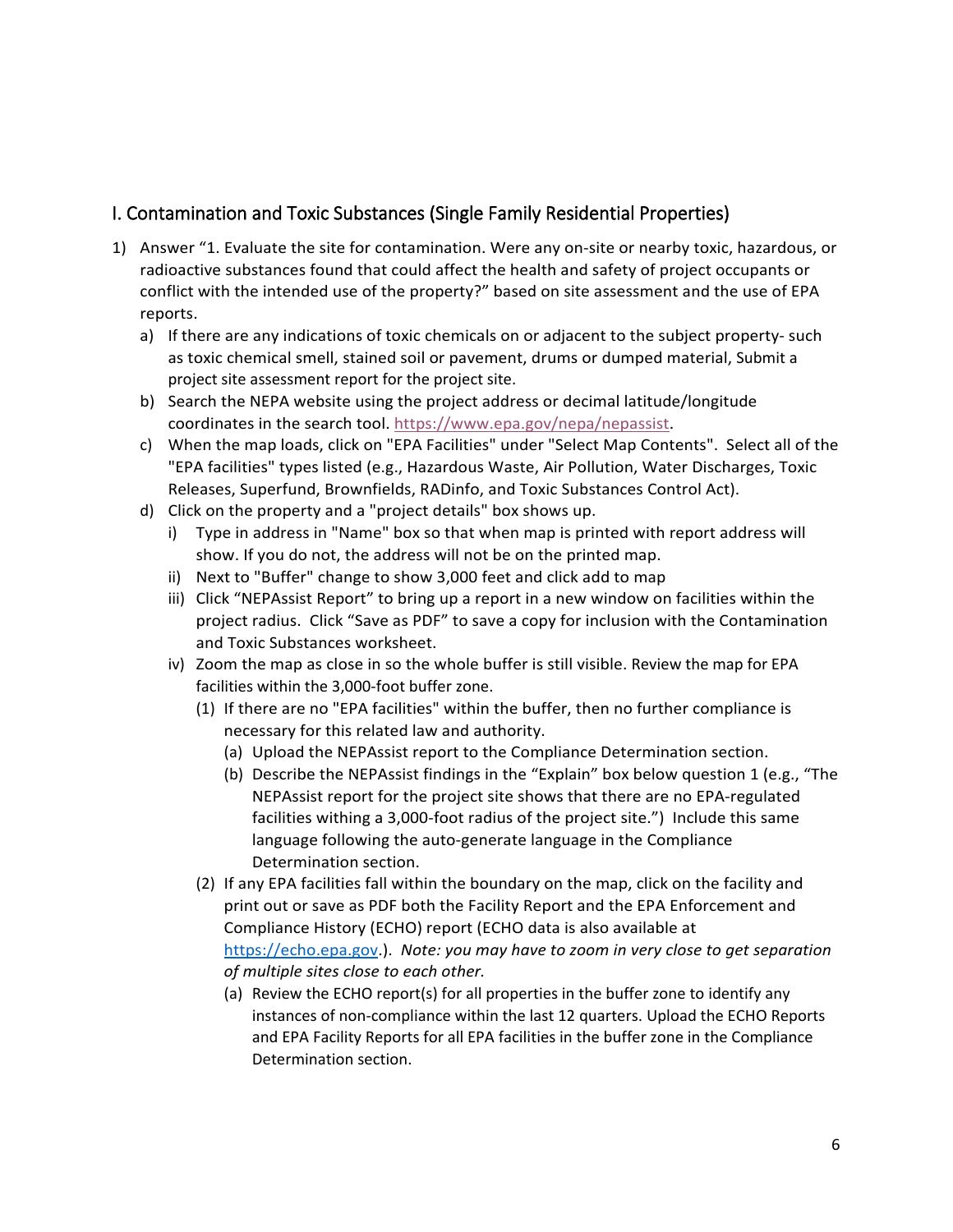- (b) If ECHO Report(s) show no violations and the property is in compliance, then no further action is necessary. Include a brief narrative summarizing the findings of your NEPAssist/ECHO search in the "Explain" box below question 1 (e.g., "The NEPAssist report for the project site shows that there are 13 EPA-regulated facilities withing a 3,000-foot radius of the project site. ECHO Reports for all 13 facilities show no violations withing the last 12 quarters.") Include this same language following the auto-generate language in the Compliance Determination section.
- (c) If there is a brownfield in the search radius, review the Brownfields Property Progress Profile report accessible by clicking the "Get Facility Report" link from the NEPAssist site.
	- (i) Determine if the report indicates the property is safe and ready for redevelopment. If this is the case, detail this in your narrative in the Contamination and Toxic Substances Worksheet.
	- (ii)If you cannot determine the risks posed by the brownfield, from the Brownfields Property Progress Profile report, you will need to request ASTM Phase 1 and ASTM Phase 2 reports (if completed) for the brownfield from the Kentucky Energy & Environment Cabinet. You can see if Phase I or Phase II reports were completed on the Brownfields Property Progress Profile report under the "Assessment Activities" heading.
		- 1. Request Phase I and Phase II reports for the brownfield from the Energy and Environment cabinet by emailing an open records request to [EEC.KORA@ky.gov](mailto:EEC.KORA@ky.gov) detailing the brownfield name and address and the dates of the Phase I and Phase II reports as identified in the EPA Brownfield report.
		- 2. When you receive the report(s), review the findings and see if you can determine if there are any existing risks to residents living the project site's distance away from the brownfield. E-mail [envhelp@ky.gov](mailto:envhelp@ky.gov) or call the Brownfield Help Desk: 502-564-0323 with questions about Phase I or Phase II interpretation and existing risk if you need help in doing so.
- (d) If ECHO reports show that there have been recent violations or ongoing noncompliance with an EPA facility within the search radius, then potential contamination is a concern.
	- (i) If potential contamination is a concern, call the Kentucky Energy and Environment Cabinet, Department of Environmental Protection (DEP) for more information about the site, including if an ASTM Phase 1 or ASTM Phase 2 report was completed for the EPA facility in question. DEP Division of Enforcement contact information can be found at [https://eec.ky.gov/Environmental-Protection/Enforcement/Pages/division](https://eec.ky.gov/Environmental-Protection/Enforcement/Pages/division-directory.aspx)[directory.aspx](https://eec.ky.gov/Environmental-Protection/Enforcement/Pages/division-directory.aspx)
	- (ii) If contamination from an EPA facility is an ongoing risk to the project site as determined by DEP, contact KHC for further guidance. Alternative site selection may be necessary.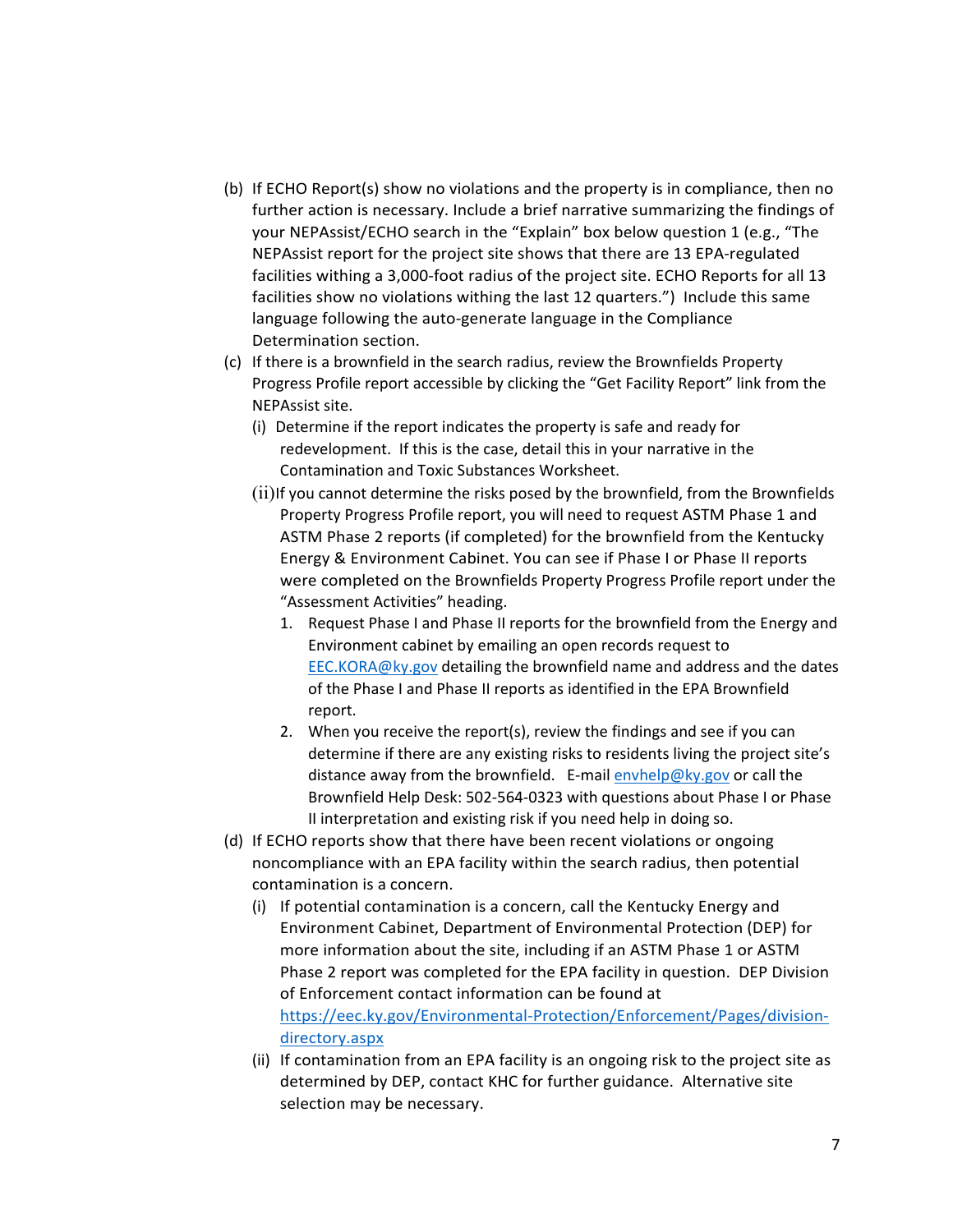(e) Describe your findings about nearby facilities with violations and if they will pose no threat to residents at the project site in the "Explain" box below question 1 and in after the auto-generated language in the Compliance Determination section. Include map(s) documenting the distance from the project site to the facility(ies) with violations in the Compliance Determination section.

## <span id="page-7-0"></span>J. Endangered Species Act (50/58)

- 1. The project site must be assessed to determine if it is a habitat for any of the endangered species as specified by the US Fish and Wildlife Service (USFWS).
- *2.* The *2017-2022 CATEGORICAL CONSULTATION AGREEENT BETWEEN KENTUCKY HOUSING CORPORATION AND THE KENTUCKY FIELD OFFICE OF THE U.S. FISH AND WILDLIFE SERVICE FOR CERTAIN HUD-FUNDED PROJECTS* governs endangered species compliance for certain activities listed under "Activities Covered Under this Agreement". If not excluded by the "Special Conditions" section of this agreement, those activities may be undertaken without additional review by USFWS. The agreement is available for download on the HCA Help Desk website under the Homebuyer Development (HOME/AHTF/ARC) header, HOME ENVIRONMENTAL REVIEW DOCUMENTS subheader as *[Endangered Species: 2017-22 Categorical Consultation Agreement](https://kyhmis.zendesk.com/hc/en-us/article_attachments/360018028433/2017-22_Categorical_Consultation_Agreement.pdf) between USFWS and KHC.*
	- a. If the project is included as a covered activity, the project is in compliance with this related law and authority. Select "No, the project will have No Effect based on a letter of understanding, memorandum of agreement, programmatic agreement, or checklist provided by local HUD office" in response to "1. Does the project involve any activities that have the potential to affect species or habitats?"
		- i. Write "This is an activity governed by the 2017-2022 CATEGORICAL CONSULTATION AGREEENT BETWEEN KENTUCKY HOUSING CORPORATION AND THE KENTUCKY FIELD OFFICE OF THE U.S. FISH AND WILDLIFE SERVICE FOR CERTAIN HUD-FUNDED PROJECTS." In both the "Explain your determination" box in question 1 and after the auto-generated language in the Compliance Determination section.
- 3. If the project activity is not governed by the Categorical Consultation Agreement or falls under one of its special conditions, project site must be assessed to determine if it is a habitat for any of the endangered species.
	- a. A list of endangered species in Kentucky is at [https://ecos.fws.gov/ecp0/reports/species](https://ecos.fws.gov/ecp0/reports/species-listed-by-state-report?state=KY&status=listed)[listed-by-state-report?state=KY&status=listed](https://ecos.fws.gov/ecp0/reports/species-listed-by-state-report?state=KY&status=listed)
	- b. You can search endangered species present in a county at [https://www.biologicaldiversity.org/programs/population\\_and\\_sustainability/T\\_and\\_E\\_ma](https://www.biologicaldiversity.org/programs/population_and_sustainability/T_and_E_map/) [p/](https://www.biologicaldiversity.org/programs/population_and_sustainability/T_and_E_map/)
		- i. Click on the county and then click "Show related records" from the pop-up box. This will bring up a list of endangered species in the county that is exportable by clicking "Options" above the list and selected "Export to All to CSV".
		- ii. If you have an endangered species in the project county, you can search for Critical Habitat areas by your project address using this USFWS online map: [https://fws.maps.arcgis.com/home/webmap/viewer.html?webmap=9d8de5e265ad](https://fws.maps.arcgis.com/home/webmap/viewer.html?webmap=9d8de5e265ad4fe09893cf75b8dbfb77)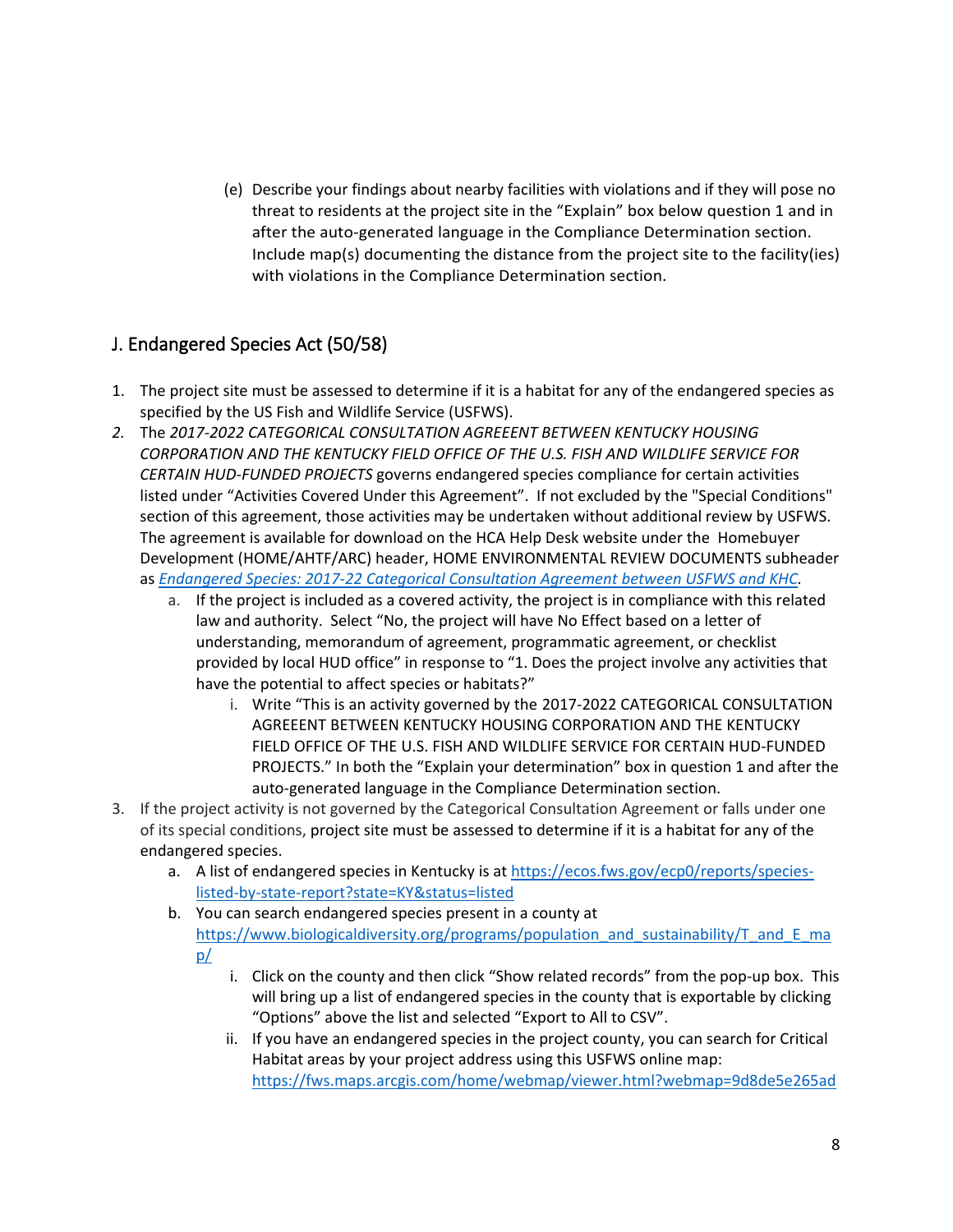[4fe09893cf75b8dbfb77](https://fws.maps.arcgis.com/home/webmap/viewer.html?webmap=9d8de5e265ad4fe09893cf75b8dbfb77) You can identify the species for which the habitat is deemed critical by clicking on the red areas.

- **iii.** *If your project is within a Critical Habitat area, contact KHC to request that consultation be initiated with USFWS regarding the project.*
- c. Include the endangered species listing for your county and a printout of the Critical Habitat search with your Endangered Species Act worksheet.

## <span id="page-8-0"></span>K. Explosive and Flammable Hazards (50/58)

- 1) Answer "No" to "1. Is the proposed HUD-assisted project itself the development of a hazardous facility (a facility that mainly stores, handles or processes flammable or combustible chemicals such as bulk fuel storage facilities and refineries)?"
- 2) Will your project increase consist of new construction, residential rehabilitation where the unit density is increased, rehabilitation of an existing residential property that will increase residential densities, and/or land use conversion (e.g., commercial to residential, agricultural to residential, etc.)?
	- a) If no, your project is in compliance with this related law and authority. Include a sentence describing the project after the auto-generated language in the Compliance Determination section (e.g., "The project consists of the acquisition, rehabilitation, and resale of an existing single-family housing unit.")
	- b) If yes, the site must be assessed for the presence current *or planned* stationary aboveground storage containers within 1 mile of the project sit that are either a) of more than 100-gallon capacity, containing common liquid industrial fuels *OR* b) Of any capacity, containing hazardous liquids or gases that are not common liquid industrial fuels.
		- i) Submit a project site assessment report that notes if there are any above ground storage tanks are visibly located on or adjacent to the subject property.
		- ii) Using Google Earth Pro satellite view, conduct an aerial search for above ground storage tanks within a mile radius of the project site, using the Measure Tool (ruler icon), Circle tab.
		- iii) Using the Google Maps measurement tool, measure the distance from the property to above ground storage tank. Save and print a map documenting the distance between the project site to the above ground storage tank.
		- iv) Tanks within the mile radius will require further research.
			- (1) To get information about an above ground storage tank, you will have to complete an open records request form for the Public Protection Cabinet Department of Housing, Buildings, and Construction.
				- (a) Download the form at <http://ppc.ky.gov/Documents/HBC%20Open%20Records%20Form.pdf>
				- (b) Request all information about the tank(s) needed to use the HUD Acceptable Separation Distance (ASD) Calculator found at <https://www.hudexchange.info/programs/environmental-review/asd-calculator>
				- (c) Submit the form to Tori Short via email [\(tori.short@ky.gov\)](mailto:tori.short@ky.gov) and cc Whitney Hockensmith [\(Whitney.Hockensmith@ky.gov\)](mailto:Whitney.Hockensmith@ky.gov) on the submission. (Contact information verified July 2020.) Call the State Fire Marshall's Office at 502-573-1702 to get submission information if this contact information is no longer valid.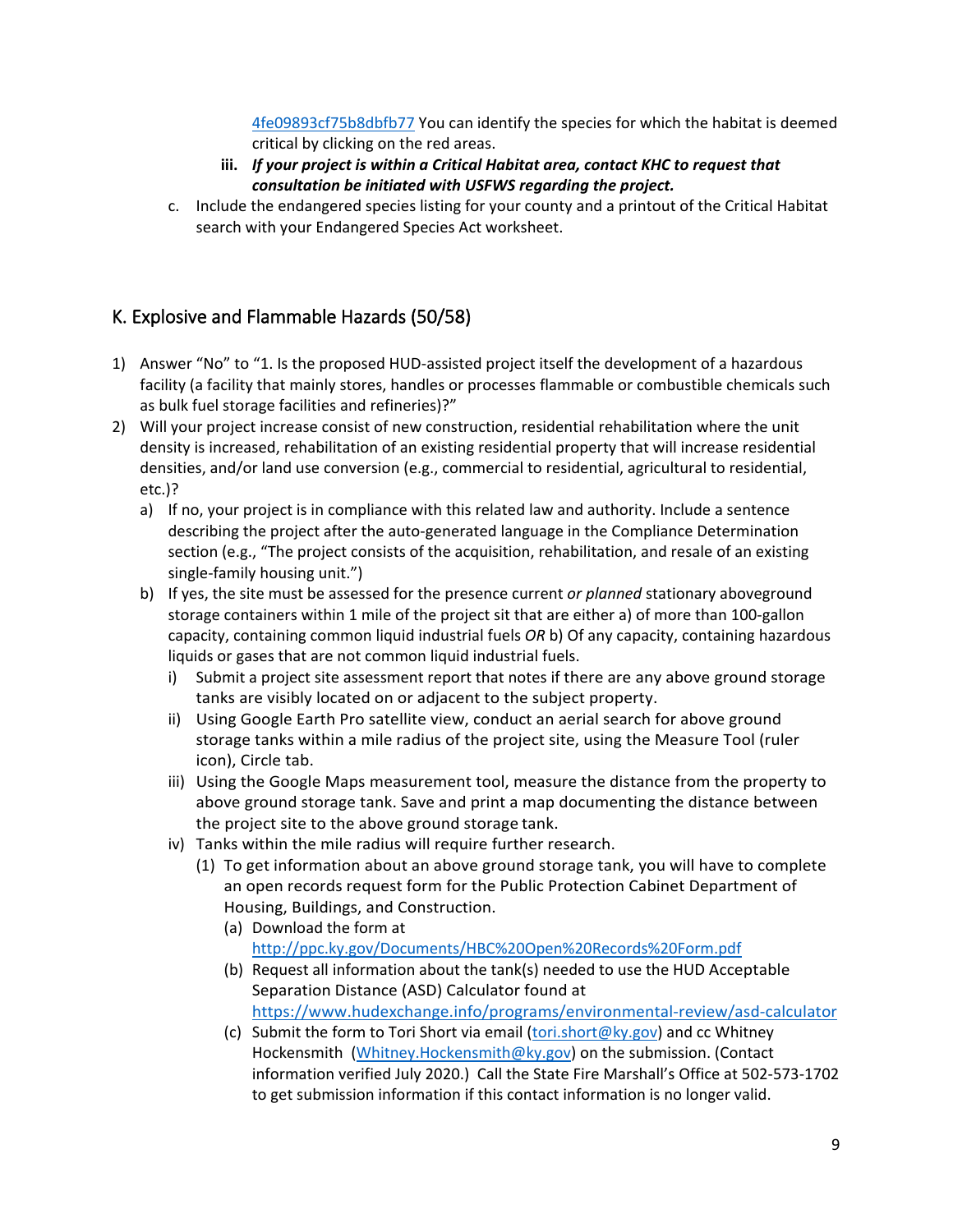- *(d) NOTE: If the container does not contain a flammable substance (e.g., water tower, grain silo, sewage tank), there is no need to calculate ASD.*
- (2) Upon obtaining thisinformation, calculate the Acceptable Separation Distance (ASD), using the HUD ASD Calculator found at <https://www.hudexchange.info/programs/environmental-review/asd-calculator>
	- (a) If the container is within an acceptable separation distance, document the ASD with the Explosives and Flammable Hazards worksheet.
	- (b) If the container is NOT within an acceptable separation distance from the property, the project either has to be moved to another location or a barrier will be required to mitigate the project. The utilization of a third-party resource (licensed engineer) will be necessary to determine an appropriate barrier.
- (3) Include a summary of your findings and upload all appropriate documents (maps, ASD calculations, correspondence with tank owners/state officials, etc) in the Compliance Determination section.

## <span id="page-9-0"></span>L. Farmlands Protection (50/58)

- 1) If your project includes new construction answer "Yes" to "Does your project include any activities, including new construction, acquisition of undeveloped land or conversion, that could convert agricultural land Tooltip to a non-agricultural use?."
	- a) Only answer "No" if the project is the acquisition, rehabilitation, and resale of an existing unit with no additions or ground disturbance.
- 2) Assess if your project site meets the 7 CFR 658.2(a) exemption definition of land already in or committed to urban development.
	- a) Use Google Earth Pro "measure" tool to create a circle with a 40-acre area around the project site.
		- i) If there are more than 30 structures in the 40-acre area, the land is considered to be "committed to urban development." Answer "Yes" to "2. Does your project meet one of the following exemptions?" and upload a PDF of the Google Earth Pro map.
		- ii) If there are less than 30 structures, assess the project site for presence of "important farmland"
- 3) To determine if "important farmland" occurs on the site, go to the USDA's Web Soil Survey website:<https://websoilsurvey.nrcs.usda.gov/app/WebSoilSurvey.aspx>
	- i) Under the Area of Interest (AOI) tab, enter the address of the project site and click view. Click on the red rectangle button or the red triangle "polygon" button in the toolbar above the map to select an "Area of Interest" that mirrors your project site boundaries.
	- ii) Click on the Soil Data Explorer tab and click on "Land Classifications", then select "Farmland Classification". Click "View Rating". Determine if any of the soils located on the project are rated as "prime farmland" or "farmland of statewide importance".
	- iii) Print the page for scanning or save page as a PDF.
	- iv) If there are no "important farmlands" located on the project site, no further action is necessary, and the project is in compliance with this related law and authority. In they Compliance Determination section, upload a PDF of the Web Soil Survey map to the and include language describing the soils identified in the project site, noting that those soils are not prime farmland or farmland of statewide importance in after the autogenerated language.
	- v) If there are "important farmlands" on site, you must contact the USDA Natural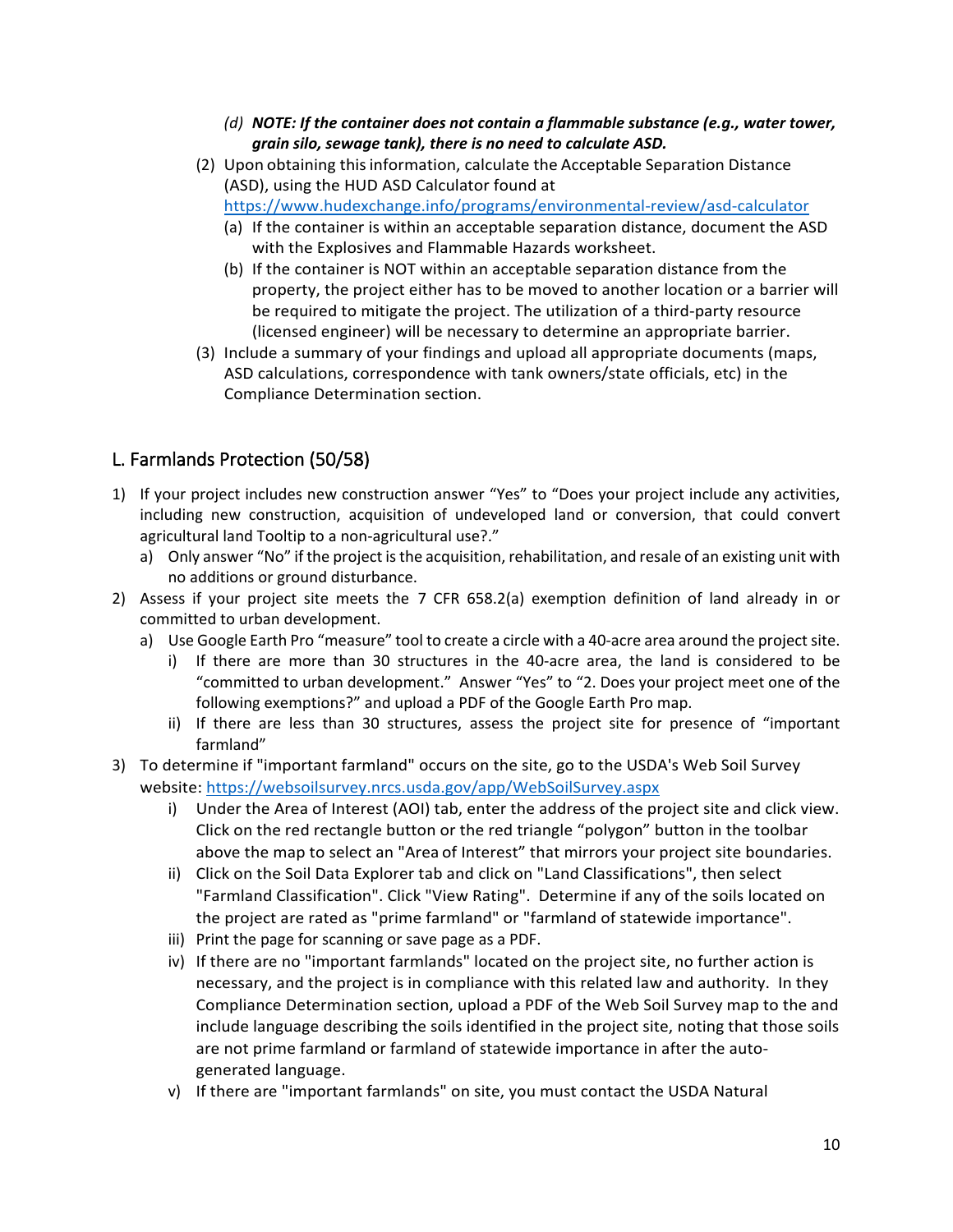Resources Conservation Services Soil Scientist to inquire about the conversion of the site.

(1) As of June 2020, the Soil Scientist responsible for farmland conversion assessment in Kentucky is:

> Perri Pedley Brown, USDA NRCS Soil Scientist [Perri.Pedley@ky.usda.gov](mailto:Perri.Pedley@ky.usda.gov) (270) 356-8140 USDA NRCS Technical Support Office for Soils 1000 Commonwealth Dr. Mayfield, KY 42066

- (2) Please provide the Soil Scientist a copy of the Web Soil Survey Map, a description of the proposed project, and a site map showing the location of the house on the lot.
- vi) The USDA NRCS Soil Scientist may require that you complete the AD-1006 form found at [https://www.nrcs.usda.gov/Internet/FSE\\_DOCUMENTS/stelprdb1045394.pdf.](https://www.nrcs.usda.gov/Internet/FSE_DOCUMENTS/stelprdb1045394.pdf)
	- (1) You must complete Section I of the form before submitting to the Soil Scientist, who will then complete Sections II, III, IV, and V.
	- (2) Once you have received the AD-1006 form back from the USDA NRCS Soil Scientist, the form must be submitted to KHC (acting as the Responsible Entity for HUD) via [hcadev@kyhousing.org](mailto:hcadev@kyhousing.org) for review and completion of Section VI.
		- (a) *Before submitting to KHC,* review the *Farmland Conversion Rating Guidance for Form AD-1006* found on the [HCA Help Desk](https://kyhmis.zendesk.com/) under "Home Single Family," "HOME Single-Family Program-Related Tools and Documents."
			- 1. Based on your review of the *Farmland Conversion Rating Guidance*, with your submission of the form please provide guidance and documentation on how to best answer questions in Section VI related to local issues and conditions, particularly question numbers (the questions are in bold) 3, 4 (especially any local government policies/programs), 6, 8 (confirm percentage of lot to be disturbed for construction), 9 (provide a definition and discussion local resources), 10, and 11.

### <span id="page-10-0"></span>M. Floodplain Management

- 1) Select "None of the above" for" 1. Do any of the following exceptions apply? Select the applicable citation."
- 2) The FIRMette map uploaded for the Flood Insurance screen should already be present in the Floodplain Management screen section "2. Upload a FEMA FIRM (or ABFE) map showing the site here:".
- 3) Is the property in a floodplain according to the FIRMette?
	- a) If no, the project is in compliance with this related law and authority.
		- i) Include the panel number and effective date in the narrative after the auto-generated language in the Compliance Determination section (e.g., "The FIRMette Map for the project site documents that it is an area of minimal flood hazard (Panel #21121C0105F, eff. 3/26/2015)."
	- b) If yes and the project involves a one-four family property (e.g., single family, duplex, etc.) and consists of only minor repairs (e.g., does not meet "substantial improvements" as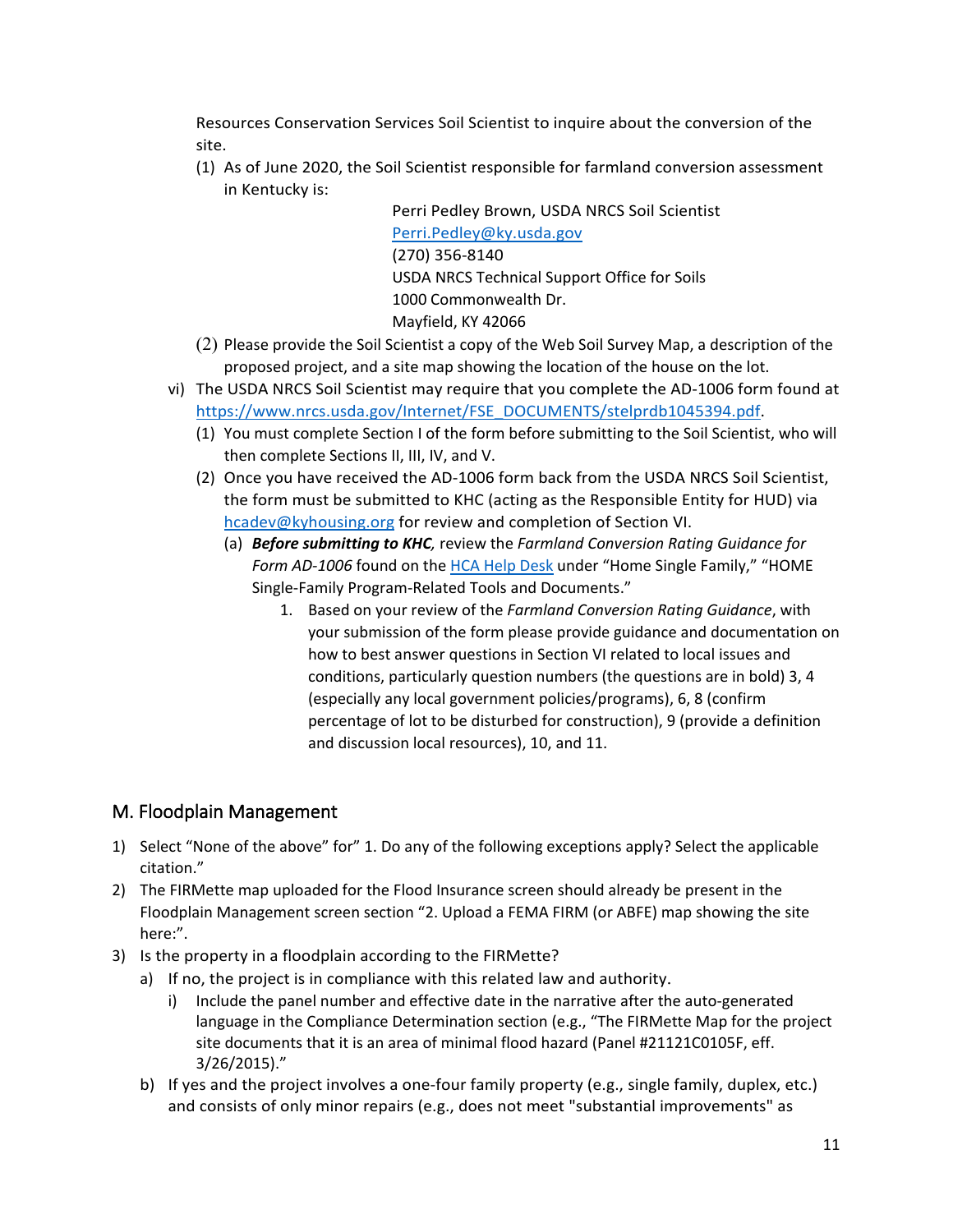defined below). Document the scope of work in the Floodplain Management worksheet to document that no further action is necessary.

c) If yes and the project consists of new construction OR "substantial improvements" (defined as rehab with a cost that is equal to or exceeds 50% of the property's market value prior to rehab, or a rehab that increases the number of units by a minimum of 20%) then the 8-step process must be followed, as outlined below. Go to

[https://www.hudexchange.info/resource/3190/floodplain-management-8-step-decision](https://www.hudexchange.info/resource/3190/floodplain-management-8-step-decision-making-process/)[making-process/](https://www.hudexchange.info/resource/3190/floodplain-management-8-step-decision-making-process/) for additional information about the 8-step process.

- i) Issue a public notice regarding the proposed project to be located in a floodplain to be posted for a minimum of 15 days. Public notice is to be printed in the local paper to be printed once at the beginning of the public notice period, sent to local, state and federal agencies involved with floodplain management and wetlands protection. and posted at public buildings in the community affected by the project.
- ii) Identify and evaluate alternatives to locating the project in a floodplain.
- iii) Identify and evaluate the direct and indirect impacts to the floodplain associated with the project.
- iv) Design and/or modify the project to minimize potential adverse effects
- v) Re-evaluate the proposed project to determine if still practical given proposed impacts and alternative sites.
- vi) If re-evaluation determines no practical alternative to locating the project in the floodplain, issue a final public notice providing the reasons why theproject must be located in the floodplain and mitigation measures to be taken. See public notice procedure at 4.12.2.1.
- vii) Upload all documentation from each step of the process in the Compliance Determination section and include detailed narrative describing results of 8 step process.
- viii) **NOTE: KHC strongly discourages any development in a flood plain.**

### <span id="page-11-0"></span>N. Historic Preservation (50/58)

- 1) To read an overview from HUD on the Section 106 Historic Preservation process, go to [https://www.hudexchange.info/resources/documents/Historic-Preservation-Basics.pdf.](https://www.hudexchange.info/resources/documents/Historic-Preservation-Basics.pdf)
- 2) The Kentucky Heritage Council, the State Historic Preservation Office (SHPO), must be consulted to determine if your project has the potential to adversely impact historic properties.
	- a) The consultation process is outlined at [https://heritage.ky.gov/compliance/Pages/general](https://heritage.ky.gov/compliance/Pages/general-application.aspx)[application.aspx.](https://heritage.ky.gov/compliance/Pages/general-application.aspx)
- 3) As applicable, appropriate Tribal Historic Preservation Officers also must be consulted or an exemption form must be submitted. HUD has provided guidance on Tribal Consultation in *Notice CPD-12-006: Process for Tribal Consultation in Projects that are Reviewed Under 24 CFR Part 58*  a[thttps://www.hudexchange.info/resources/documents/Notice-CPD-12-006-Tribal-Consultation-](https://www.hudexchange.info/resources/documents/Notice-CPD-12-006-Tribal-Consultation-Under-24-Cfr-Part-58.pdf)[Under-24-Cfr-Part-58.pdf.](https://www.hudexchange.info/resources/documents/Notice-CPD-12-006-Tribal-Consultation-Under-24-Cfr-Part-58.pdf)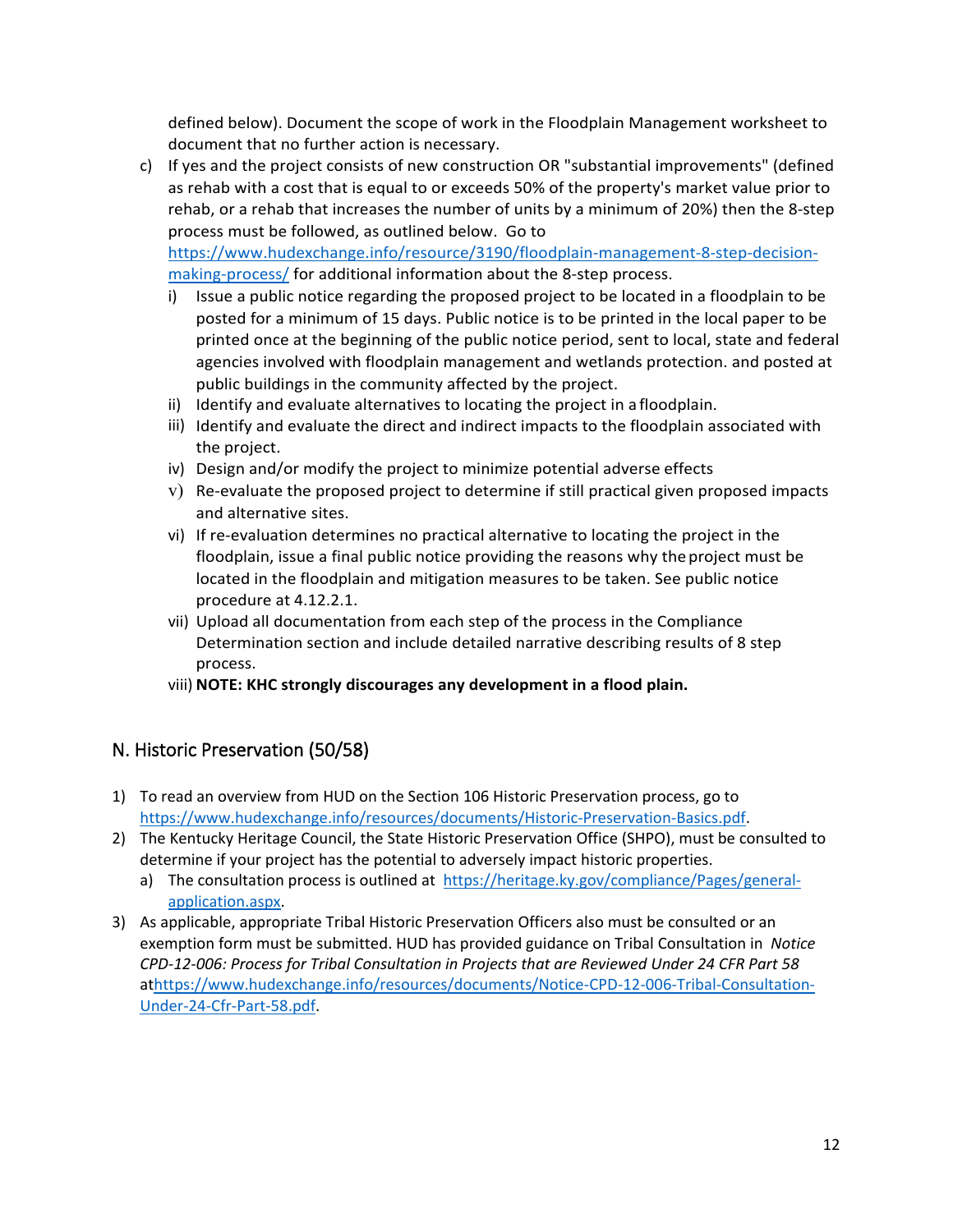- a) Use Appendix A from *Notice CPD12-2006, "When To Consult With Tribes Under Section 106,"* to determine if Tribal consultation is necessary. Upload a copy of Appendix A to the Historic Preservation Screen in HEROS. This Tribal Consultation Checklist is also saved on the HCA Help Desk under Homebuyer Development (HOME/AHTF/ARC)-HOME ENVIRONMENTAL REVIEW DOCUMENTS.
- b) If Tribal consultation is necessary, **please request that KHC initiate consultation** with the tribe(s). Per the HUD Exchange, "only the agency official – HUD program staff or the certifying official of the Responsible Entity - may initiate tribal consultation; other parties like consultants, PHAs, lenders, or non-profit grantees *may not* initiate tribal consultation."
	- i) Search by the project site address on the HUD Tribal Directory Assessment Tool at [\(https://egis.hud.gov/tdat/\)](https://egis.hud.gov/tdat/) to identify the tribe(s) that must be consulted for your project. Include contact information for the tribe(s) in your request for consultation. Please note that the Eastern Band of Cherokee Indians Chief's email is incorrect on the TDAT tool and should be the following: [richsnee@nc-cherokee.com](mailto:richsnee@nc-cherokee.com)
	- ii) Include a project description with project address, including decimal latitude and longitude of the project site, with your consultation request.
	- iii) *Please submit this consultation request via [hcadev@kyhousing.org](mailto:hcadev@kyhousing.org) as soon as a project site address is finalized (submit this at the same time when you submit your Kentucky Heritage Council requestor earlier).* Do not wait until you are ready to submit a project set up packet with a complete Environmental Review.
	- iv) KHC must give Tribal authorities 30 -days' notice to decide if they wish to consult on a Section 106 Review of a HUD-funded project.*Release of funds cannot be granted until at least 30-days after KHC has granted notice to Tribal authorities on projects where consultation is required.*
- 4) Instructions for completing HEROS Historic Preservation Screen
	- a) For "Is Section 106 review required for your project?" select "Yes, because the project includes activities with potential to cause effects (direct or indirect)."
	- b) Under "Step 1-Initiate Consultation":
		- i) Check "State Historic Preservation Offer (SHPO) Status" and select "Completed" for "Status of Consultation" to document that you have received your clearance letter from the Kentucky Heritage Council."
		- ii) Select "Not Required" for " for "Status of Consultation" for "Advisory Council on Historic Preservation Status."
		- iii) If Tribal Consultation is required per the "When To Consult With Tribes Under Section 106" Tribal Consultation Checklist (all new construction and any rehab projects with ground disturbance):
			- (1) check "Indian Tribes including Tribal Historic Preservation Officers (THPOs) or Native Hawaiian Organizations (NHOs)"
			- (2) List the name(s) of the Tribes identified for the project county in the HUD Tribal Directory Assessment Tool
				- (a) If you have more than one tribe, use the ADD Tribe or NHOS button to add additional tribes.
				- (b) Select "In progress" for "Status of Consultation" for each tribe unless you have already been provided a copy of the tribal consultation letter sent to the tribe by KHC and 30 days have passed since the letter was sent. If 30 days have passed since KHC sent the consultation letter, select "Response Period Elapsed."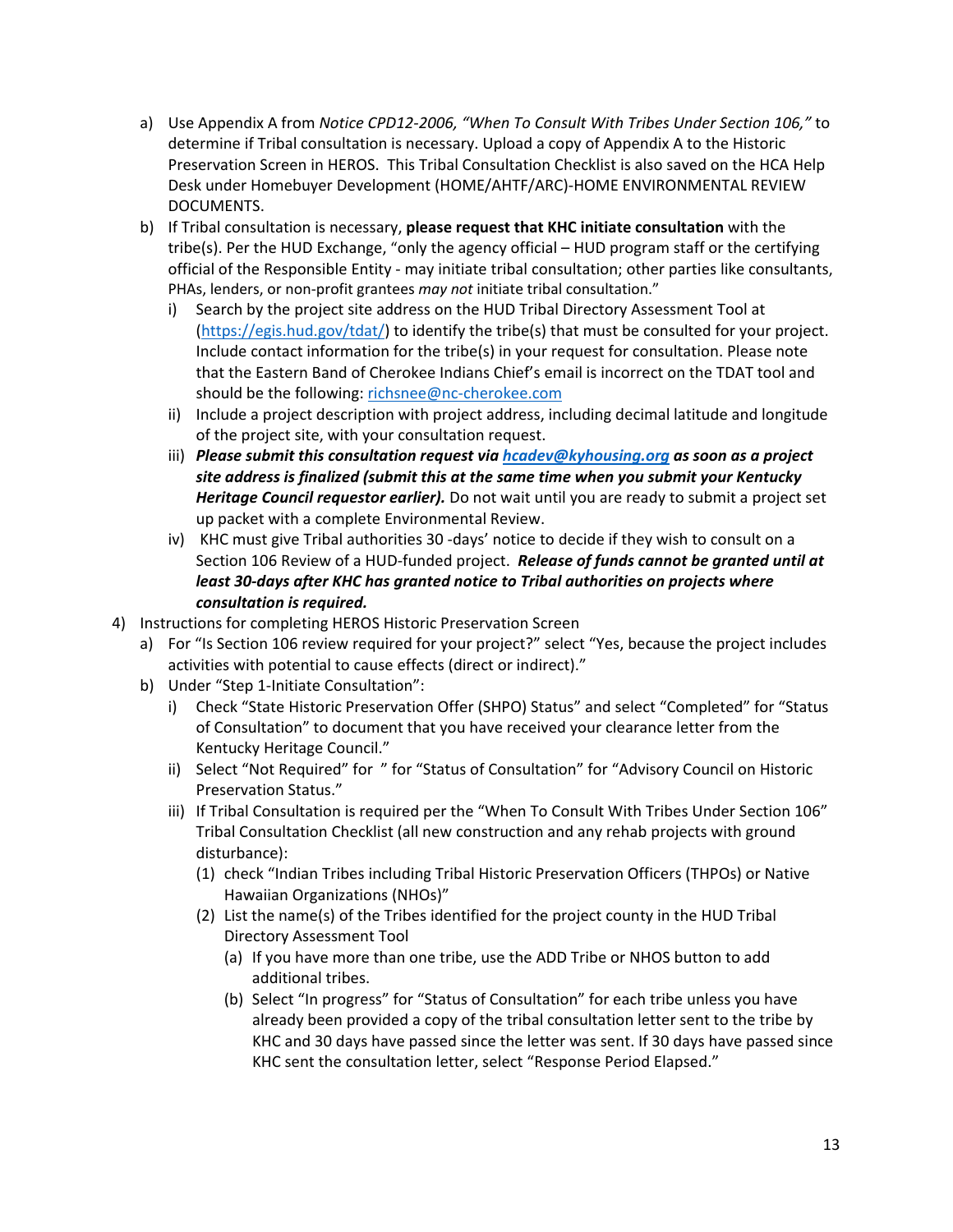- (c) Under "Describe the process of selecting consulting parties and initiating consultation here:" write "[Name of your organization] initiated consultation with the Kentucky Heritage Council (SHPO). Kentucky Housing Corporation invited [names of tribe(s) identified in in the HUD Tribal Directory Assessment Tool] to be a consulting party in a letter sent via email on [date of tribal consultation letter]"
- c) Complete "Step 2 Identify and Evaluate Historic Properties"
	- i) Use information from your SHPO letter to define the Area of Potential Effect (APE). If the Heritage Council has not defined any areas of potential effect beyond the project site, list only the project address.
	- ii) Select "No" for "2. Was a survey of historic buildings and/or archeological sites done as part of the project?" unless the SHPO has required that one be completed.
- d) Complete "Step 3 Assess Effects of the Project on Historic Properties"
	- i) Use the findings from the SHPO letter to ""Choose one of the findings below No Historic Properties Affected, No Adverse Effect, or Adverse Effect" and provide narrative for the selection if required.
- e) Complete "Compliance Determination" section
	- i) After the auto-generated language, write a summary of the SHPO letter findings and tribal consultation
	- ii) At minimum, upload the following documents:
		- (1) SHPO letter
		- (2) Tribal Consultation Checklist
		- (3) Tribal Consultation Letter(s) from KHC (if applicable)
		- (4) HUD Tribal Directory Assessment Tool results for the project site county (if applicable)

### <span id="page-13-0"></span>O. Noise Abatement and Control (50/58)

#### *If your project is not classified as a CEST review in the Part 58 Level of Review Determination Checklist, please contact KHC for further direction.*

- 1) Select *either* "New construction for residential use" or "Rehabilitation of an existing residential property" for "1. What activities does your project involve? Check all that apply:".
- 2) Complete the Preliminary Screening to identify potential noise generators in the vicinity of the project site.
	- a. Use an online mapping tool to determine if the property is within 1,000 feet of any expressways, highways or roads where state traffic counts are available, within 3,000 feet of any railroads, or within 15 miles of an airport.
	- b. If there are no noise generators within the threshold distances, upload maps documenting the distance to the nearest noise generator in each category as created using directions fo each category below. Include a description of the distances to each in the Compliance Determination screen.
	- c. **If the property meets any of these criteria, then a noise calculation must be completed.**

#### 3) **National Transportation Noise Map**

- a. For all project sites, include a printout of the National Transportation Noise Map available at <https://maps.dot.gov/BTS/NationalTransportationNoiseMap/>
- b. Search the project site address or nearest recognized street address in the search bar
- c. Select Satellite in the Map section.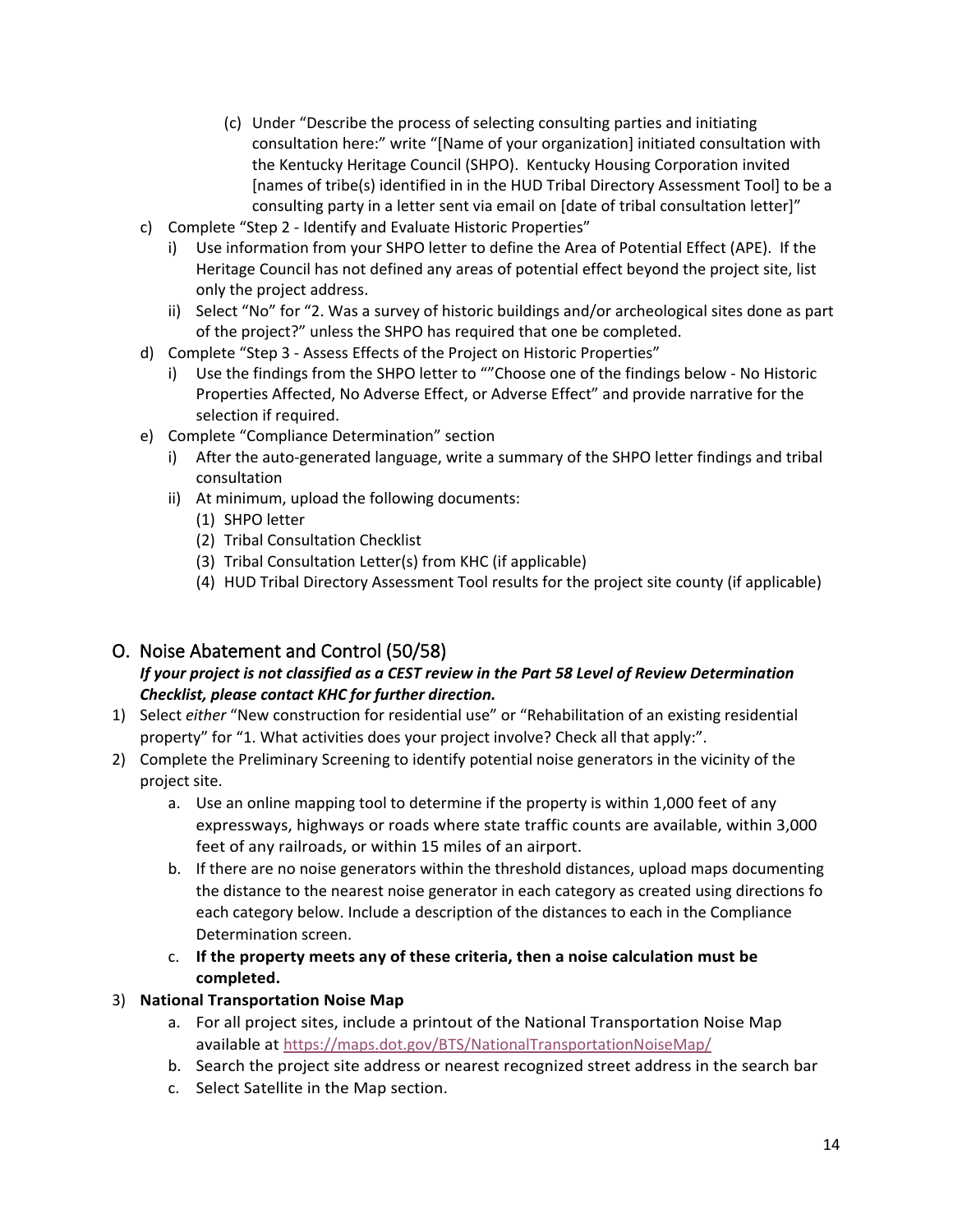- d. Mode: highlight the first box to capture all noise generators.
- e. Zoom into the project site.
- f. Print or save as PDF a copy of the map showing the site's transportation noise levels. Include a copy of the map with the Noise worksheet. Any site showing greater than 65dB exposure may require noise attenuation measures.

#### 4) **Roads (1,000-foot radius)**

- a. *NOTE: HUD has updated their road noise assessment criteria as of November 2019 to make assessment standards more stringent. [Follow this link to review](https://kyhmis.zendesk.com/hc/en-us/article_attachments/360076351754/HUD_Noise_Standards_Update_Training_Slides-2019.pdf) the HUD Noise [Standards Update](https://kyhmis.zendesk.com/hc/en-us/article_attachments/360076351754/HUD_Noise_Standards_Update_Training_Slides-2019.pdf) training slides on the on the HCA Help Desk for more information.*
	- i. In the past, HUD has only required assessment of noise from "Major Roadways," "that may or may not have been defined as Average Daily Traffic (ADT) of 10,000 vehicles per day or more."
	- ii. This is no longer the case because HUD has determined a small roadway with ADT of 4,000 (or less in some circumstances) can generate Normally Unacceptable noise levels as far away as 37 feet.
	- iii. **HUD now requires evaluation of noise from any roadway within 1,000 feet of the project site** *for which traffic data is available.*
- b. To help identify roads within the evaluation threshold distance, use Google Earth Pro to create a map with a 1,000-foot radius around the project site using the using the Measure Tool (ruler icon), Circle tab.
- c. Use the Kentucky Transportation Cabinet (KYTC) Traffic Counts Interactive Map at <https://maps.kytc.ky.gov/functionalclass/> to identify roads within the 1,000 foot radius, measure distances from the project site to those roads, and get applicable road data from KYTC.
	- i. Use the Search (Address or Place) bar to find your project site by address or longitude, latitude decimal coordinates (longitude first).
	- ii. Check for available average daily trips (AADT) traffic data for the roads within the 1,000-foot radius of the project address by using the "Road Info" tool (icon of a road with lane stripes within a "targeting" logo in the upper right of the tool bar) to see if there is ADT data for a nearby road.
		- 1. Click on the road to get road information to pop up.
		- 2. If there is any data in the "AADT" line of the pop-up screen, print the screen from your browser to save it as a PDF supporting documentation labeled "KYTC Road Data- [Road Name]. If there is no data in the AADT line, you can ignore this road.
		- 3. If the road has traffic count data, look for the nearest Traffic Count Station ID in red on the map [example Format #695(19) Sta:B03]. Make sure that the first number in the station ID matches your AADT from the popup screen. If it does not, find the nearest Station ID on the road that does.
			- a. Determine the Traffic Count Station ID number
				- i. Find the route code for the station by clicking on the road nearest the station using the Road Info tool. Take the first three numbers from "RT Unique" in the pop-up screen and add the three digits from the Station label ID on the map (after "Sta:" to get your Station ID number (Example: 061B03)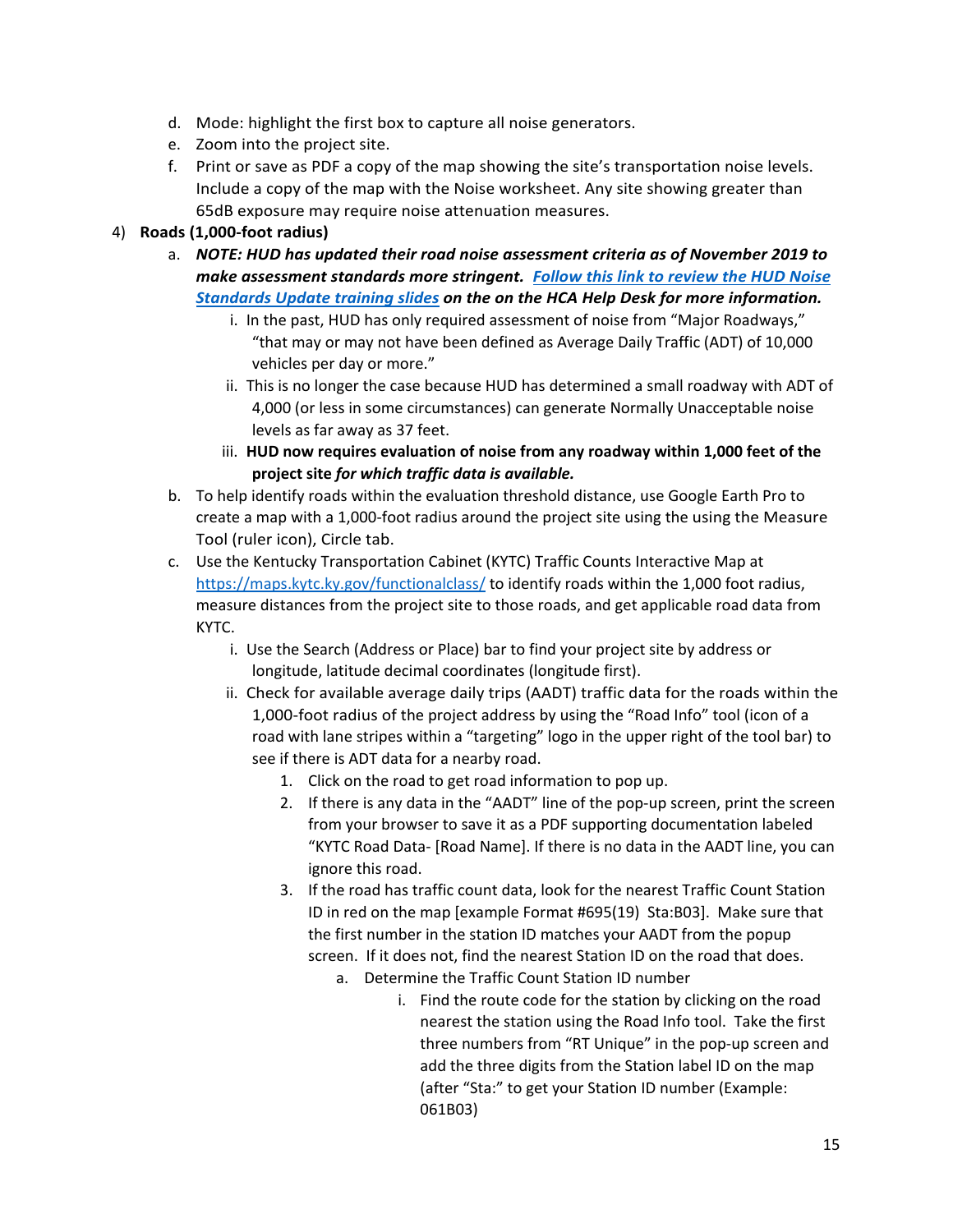b. Go to

[http://datamart.business.transportation.ky.gov/EDSB\\_SOLUTIONS/](http://datamart.business.transportation.ky.gov/EDSB_SOLUTIONS/CTS/) [CTS/](http://datamart.business.transportation.ky.gov/EDSB_SOLUTIONS/CTS/)

- i. Click Station ID and enter the station ID identified.
- ii. Click on the "Details" link in the search result to bring up the Historic Traffic Volume Summary Report.
	- 1. This report will provide detailed current and historic traffic data.
- iii. Print the Historic Traffic Volume Summary report to save it as a PDF. R. You also have the option to save it as an Excel spreadsheet which is helpful for calculating projected road noise.
- iv. HUD is now requiring that you use projected ADT data for DNL calculations based on historic data, if available.
	- 1. Calculate the difference between the most current ADT data and that from 10 years prior.
	- 2. Add (if an increase) or subtract (if a decrease) this amount to the current AADT data to get your 10 year projected AADT for use in the DNL calculation.
	- 3. If historic data is not available, use the current ADT.
- iii. Use the "Measure" tool on the map to measure the distance from the project site to the closest point of the any roads with AADT data within the 1,000-foot radius. Record this distance so it can be entered on the worksheet and in the HUD DNL Calculator if within 1,000 feet. Print a PDF of the screen from your browser (don't use the print icon) with the active measurement and label it "Distance to [Road Name]-[project address].
- d. Is the property within 1000 feet of a road with AADT data?
	- i. If no, then no further action is necessary. Document this by uploading the map in the Compliance Determination section and note in the narrative after the autogenerated language that there are no roads with traffic data within 1,000 feet of the project site.
	- ii. If yes, complete a Road Noise calculation.
		- 1. Use the AADT data captured (including truck percentage) for each road within a 1,000-foot radius to calculate road noise.
		- 2. Complete HUD's DNL Calculation for Road Noise at
			- http[s://www.hudexchange.info/environmental-review/dnl-calculator/](http://www.hudexchange.info/environmental-review/dnl-calculator/)
				- a. First, enter in the site ID (address), date, and user name. If there is a ROAD noise source, then click on "Add Road Source". Check the applicable types of vehicles (cars, medium trucks and heavy trucks) that would utilize the road. In general, for major arterials cars and medium trucks would utilize the road, while all three would utilize expressways/highways.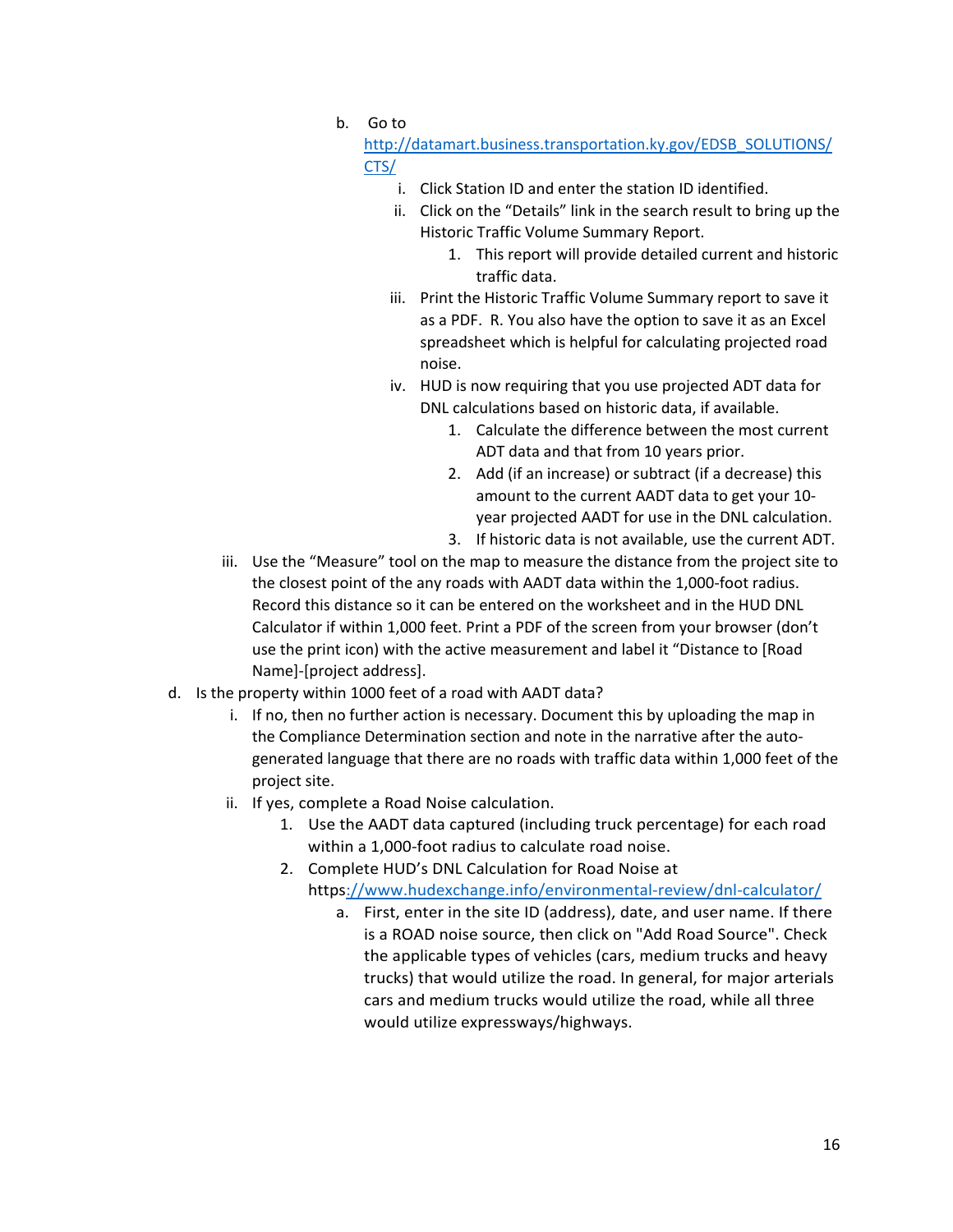- b. Enter in the following information for each vehicle type:
	- i. Effective Distance
		- 1. The distance between the property and the road for which the calculation is being performed.
	- ii. Distance to Stop Sign
		- 1. If the distance to the nearest stop sign or traffic light on the subject road is greater than 600 feet or not applicable, then leave blank. To determine this distance, measure from the subject property to the nearest intersection. To determine if the intersection has a stop sign, search for the intersection on Google Maps. Use the "street view" on Google Maps to look for a stop sign.
	- iii. Average Speed
		- 1. If the posted speed limit is not available from the road's KYTC data, use an average speed of 25 MPH for local roads, 35 MPH for a major arterial, and 55 MPH for expressways/highways.
	- iv. Average Daily Trip
		- 1. Listed as AADT in the road's KYTC data.
		- 2. Use the truck percentage to calculate the truck AADT count from the AADT number
		- 3. Subtract the calculated truck count from the AADT number to determine the car AADT count.
		- 4. Unless data separates medium trucks and heavy trucks, treat all trucks as "heavy."
	- v. Night Fraction of AADT
		- 1. Default value is 15. Use default value, unless provided in the road's KYTC data.
	- vi. Road Gradient
		- 1. Use topographic maps to calculate the slope of the road over 2,000 feet closest to the project site.
			- a. Example: Over 2,000-foot "run," the road "rises" 80 feet in elevation 80/2000 =.04 =4% grade
			- b. Go to USGS Topoviewer [\(https://ngmdb.usgs.gov/topoview/viewe](https://ngmdb.usgs.gov/topoview/viewer/#4/40.00/-100.00) [r/#4/40.00/-100.00\)](https://ngmdb.usgs.gov/topoview/viewer/#4/40.00/-100.00) and search for the project site by address or latitude/longitude coordinates separated by a comma. Print the screen using your browser to save a PDF labeled "US Topo Map-[address].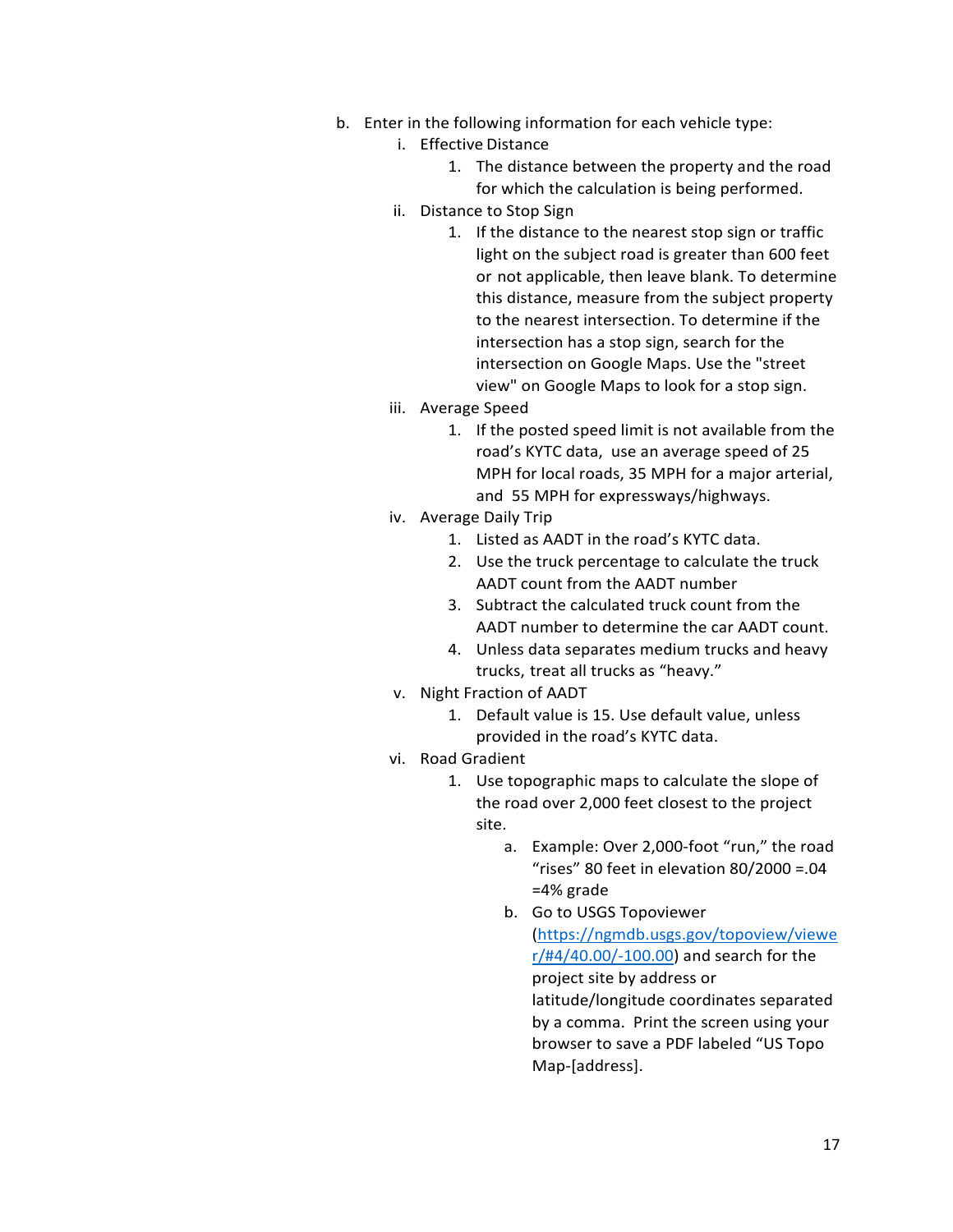- c. Click on the starting point of the 2,000 foot road run to determine the elevation (it will appear in the right sidebar below the round icons). Print the screen using your browser and save as a PDF labeled "Start of 2000ft run-[road name]- [elevation] ft"
- d. Click on the end point of the 2,000-foot road run to determine the elevation (it will appear in the right sidebar below the round icons). Print the screen using your browser and save as a PDF labeled "Start of 2000ft run-[road name]- [elevation] ft"
- e. Calculate the grade.
- f. Save a PDF copy of the Topoviewer map zoomed in as close as possible. Include the grade calculation on the map or in a separate PDF document.
- vii. Calculate the road DNL.
- viii. Add additional road sources if necessary.

#### 4) **Railroads (3,000-foot radius)**

- a. Document the distance to the nearest railroad.
	- i. Go to<https://fragis.fra.dot.gov/FRA-PopupViewer/index.html> to create a Federal Railroad Administration (FRA) online map for your project site and determine the site's distance to the nearest railroad
		- 1. Enter the project site address or longitude/latitude decimal coordinates (longitude first) into the search bar in the lower left-hand corner and hit search. This will zoom the map to the sitelocation.
		- 2. Click on Map Content tool (the Earth icon in the upper right-hand toolbar.)
			- a. Click on Layers, make sure ALL layers have eye logos opened and not crossed.
			- b. Click on Basemaps, select "Imagery Hybrid."
			- c. Close the Map Content pop-up screen.
		- 3. Zoom out until you see a railroad feature identified on the map.
		- 4. Use the "Measure" tool (the arrow icon in the tool bar) to measure the distance from your project site to the nearest railroad.
			- a. Click "Measure distance between two or more points" tool (the zigzag line icon). If that doesn't bring up a "Start to measure by clicking in the map to place your first point" pop-up message, click the "measure area" tool (dotted square with rounded corner) then click the zig-zag line icon again.
			- b. Click on your project site
			- c. Double click on the portion of the railroad closest to your project site to get the measurement. Change the unit in the measurement box to "Feet."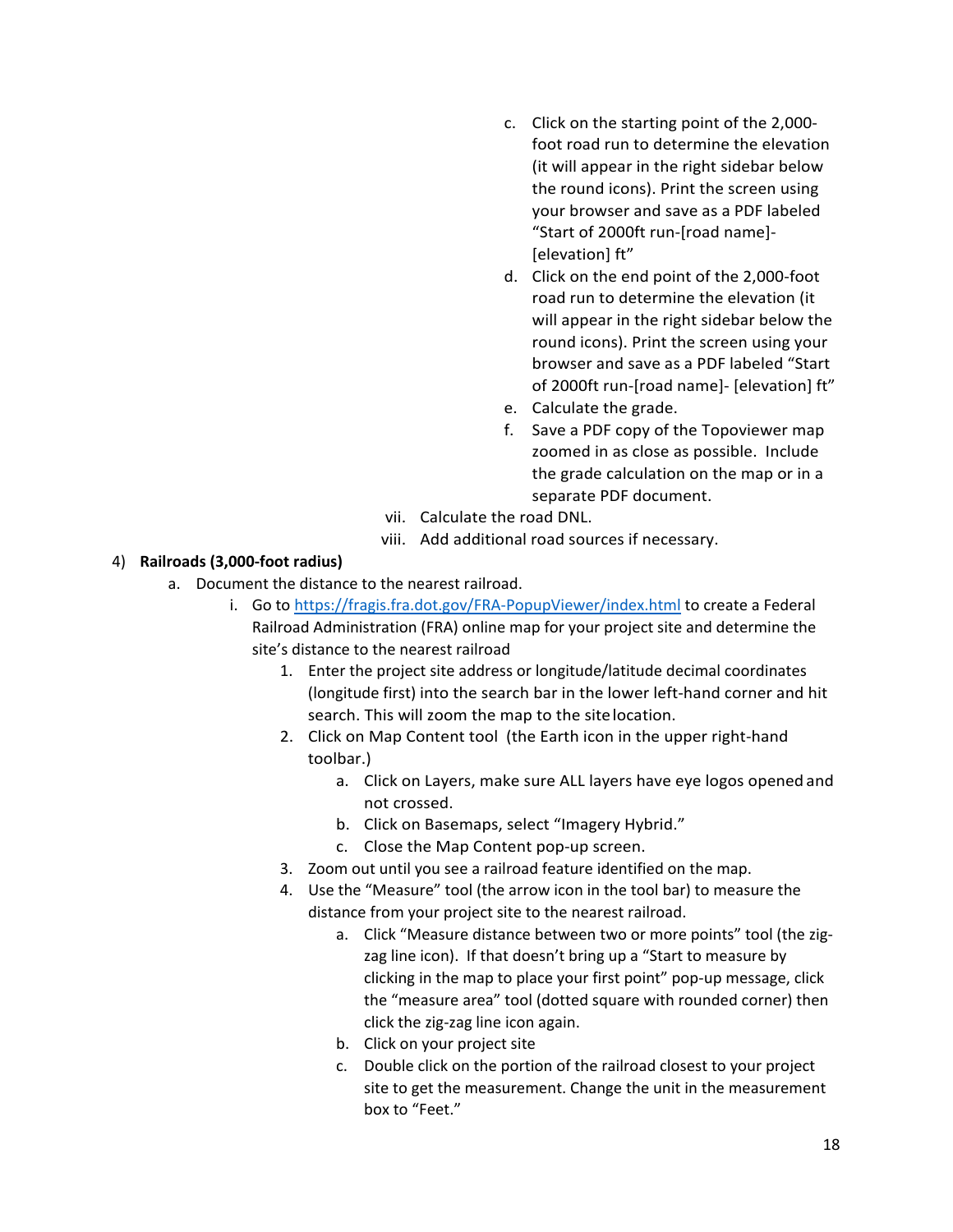- 5. Print the screen from your browser to save as a PDF and label "Distance to Nearest Railroad-[Project Address]."
- b. Is the property within 3,000 feet of any railroads?
	- i. If no, then no further action is necessary. Document this by uploading FRA and Google distance maps in the Compliance Determination section and include narrative describing distance to the nearest railroad after the auto-generated language.
	- ii. If yes, complete a Railroad Noise calculation and include the FRA and Google distance maps with the Noise worksheet,
		- 1. Obtain information regarding railroad noise using the FRA Online Map you created for the site as described in Noise Section 3(a)(i) above. Administration (FRA) website at [http://fragis.fra.dot.gov/FRA-](http://fragis.fra.dot.gov/FRA-PopupViewer/index.html)[PopupViewer/index.html.](http://fragis.fra.dot.gov/FRA-PopupViewer/index.html)
			- a. Click on the "Grade Crossing" (yellow dot) that is nearest to the subject property. An information box will pop up. Click on the "more info" link next to INV\_LINK AND ACC\_LINK. This will bring up an Inventory Report and an Accident Report. Print both of these reports. These will be used for the DNL Calculation.
		- 2. Complete HUD's DNL Calculation for Railroad Noise at [https://www.hudexchange.info/environmental-review/dnl-calculator.](https://www.hudexchange.info/environmental-review/dnl-calculator)
			- a. First enter in the site ID (address), date and user name.
			- b. Click on "Add Rail Source".
			- c. Check the applicable types of trains should be Diesel.
			- d. Enter in the following information for each vehicle type:
				- i. Effective Distance
					- 1. The distance between the property and the railroad for which the calculation is being performed.
				- ii. Average Train Speed
					- 1. Obtain this information from the report from the FRA website.
				- iii. Engines per Train
					- 1. Default is 2 per diesel and 1 per electric. Use Default Value, unless report provides different number.
				- iv. Railway Cars Per Train
					- 1. Default is 50 per diesel and 8 per electric. Use Default Value, unless report provides different number.
				- v. Average Train Operations
					- 1. From the FRA report, use the number from the "total day thru trains" plus "total night thru trains".
				- vi. Night Fraction of ATO
					- 1. From the FRA report use the number from the "total night thru trains".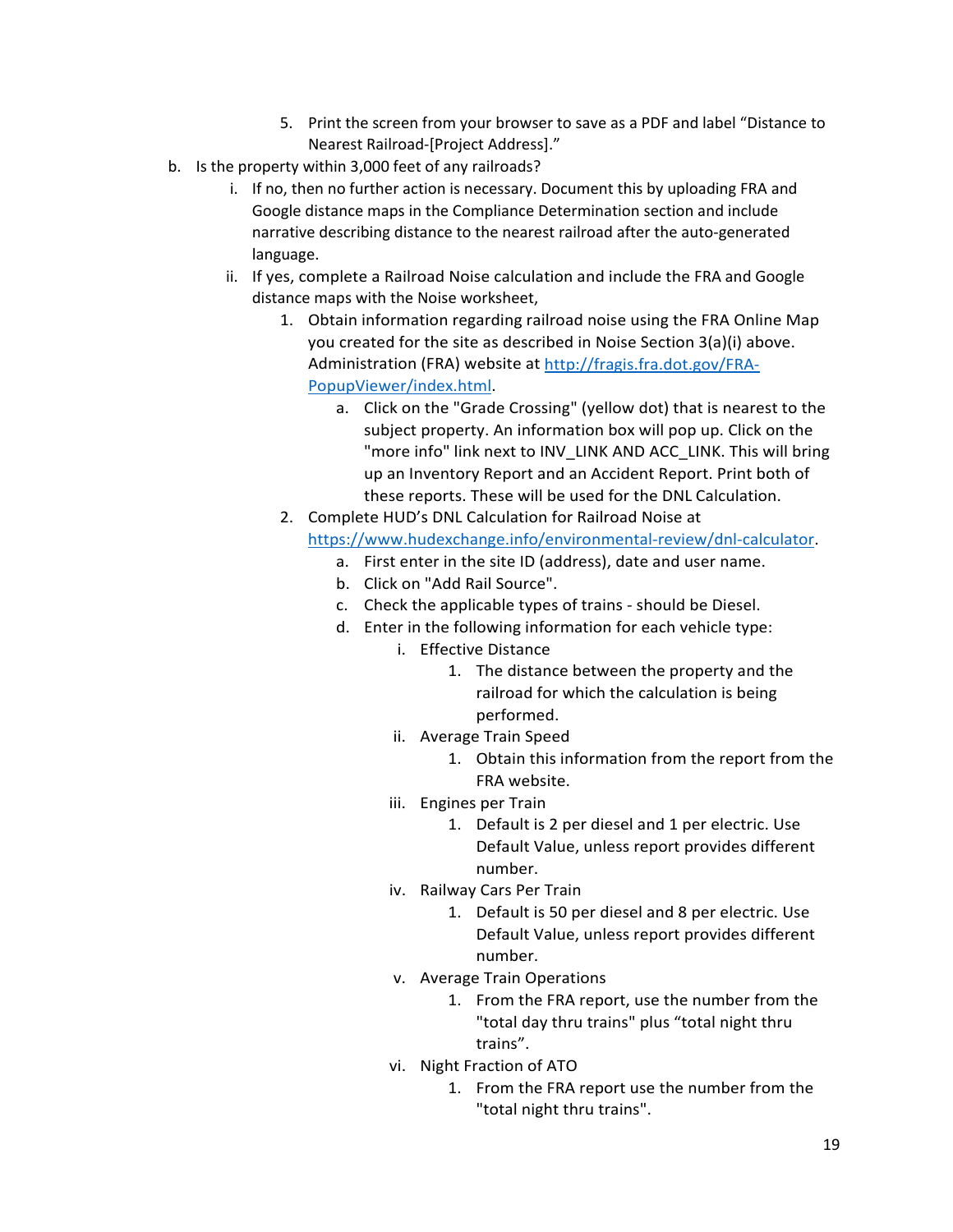- vii. Railway Whistles or Horns
	- 1. This information can be obtained from the 2<sup>nd</sup> page of the FRA report.
- viii. Bolted Tracks
	- 1. This information can be obtained from the 2<sup>nd</sup> page of the FRA report. If no information available, check "bolted."

#### 5) **Airports (15-mile radius)**

- a. For reference, a list of Kentucky Airports can be found at [https://en.wikipedia.org/wiki/List\\_of\\_airports\\_in\\_Kentucky](https://en.wikipedia.org/wiki/List_of_airports_in_Kentucky)
- b. Document the distance to the nearest airport(s) using Google Maps.
	- i. Search the project site's address or latitude/longitude coordinates.
	- ii. Click the "Nearby" button and search "airports"
		- 1. Zoom map to the closest level where both the property and the nearest airport are in view.
		- 2. Right click on property and select "measure distance."
		- 3. Left click on the nearest part of the runway at the nearest airport (if map view allows you to determine, if not click on airport marker point). Distance will appear in a pop-up box on the map.
		- 4. Print the page for scanning or save page as a PDF to include with Noise documentation.
- c. Is the property within 15 miles of any airports?
	- i. If no, then no further action is necessary. Document this by including map with the Noise worksheet.
	- ii. If yes, complete an Airport Noise calculation.
		- 1. Is the nearest airport Louisville International Airport or Cincinnati/Northern Kentucky Airport?
			- a. If yes, obtain a copy of the Noise Exposure Map Zone map. The map will display noise contours with a decibel (dB) level. Include a copy of the map with the Noise worksheet.
				- i. Louisville Map<http://sdfnoisestudy.com/images/2008.pdf>
				- ii. Cincinnati Map-go to page 10 of [http://www.airportsites.net/cvgpart150mpu/Documents/j-](http://www.airportsites.net/cvgpart150mpu/Documents/j-Chpt%203%20Baseline%20Noise.pdf)[Chpt%203%20Baseline%20Noise.pdf](http://www.airportsites.net/cvgpart150mpu/Documents/j-Chpt%203%20Baseline%20Noise.pdf)
			- b. Determine where the property falls in the decibel level contours.
			- c. Complete HUD's DNL Calculation for Airport Noise at [https://www.hudexchange.info/environmental-review/dnl](https://www.hudexchange.info/environmental-review/dnl-calculator)[calculator](https://www.hudexchange.info/environmental-review/dnl-calculator) 
				- i. First enter in the site ID (address), date and user name, and then enter decibel level from the Noise Exposure Map next to "Airport Noise Level".
				- ii. If the decibel level does not exceed 65 dB when combined with any required road and rail noise measurements, then no further action is necessary. Include the DNL Calculations with the Noise worksheet.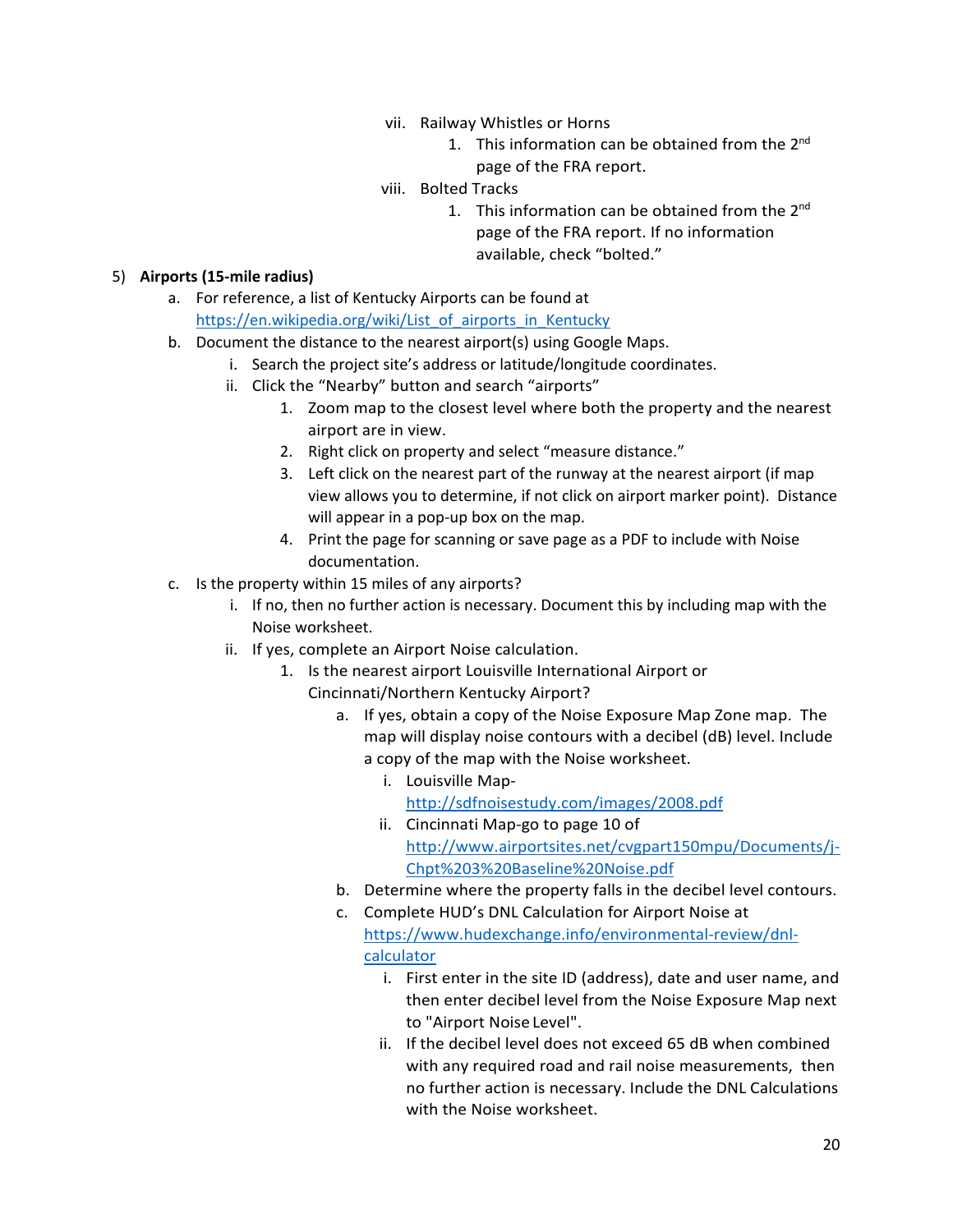- 2. For all other airports, complete the HUD Airport Noise Worksheet by following all instructions on the sheet.
	- a. HUD Airport Noise Worksheet PDF: [https://www.hud.gov/sites/documents/AIRPORTNOISEWKSHT.P](https://www.hud.gov/sites/documents/AIRPORTNOISEWKSHT.PDF) [DF](https://www.hud.gov/sites/documents/AIRPORTNOISEWKSHT.PDF)
	- b. HUD Airport Noise Worksheet Word: [https://www.hud.gov/sites/dfiles/State/documents/SmallAirpor](https://www.hud.gov/sites/dfiles/State/documents/SmallAirportNoiseWorksheet2018.docx) [tNoiseWorksheet2018.docx](https://www.hud.gov/sites/dfiles/State/documents/SmallAirportNoiseWorksheet2018.docx)
	- c. If required, complete HUD's DNL Calculation for Airport Noise at [https://www.hudexchange.info/environmental-review/dnl](https://www.hudexchange.info/environmental-review/dnl-calculator)[calculator](https://www.hudexchange.info/environmental-review/dnl-calculator) as specified above
	- d. If an airport's data is not found in the online database reference in the HUD Airport Noise Worksheet, it is a private field with insufficient traffic for assessment. Note this on the Noise Worksheet.
	- **e.** For larger volume airports, such as Lexington Blue Grass Airport, Paducah Barkley Regional Airport, Owensboro-Daviess County Regional Airport, Bowling Green-Warren County Airport, or Ashland Regional Airport you can use the National Transportation Noise Map to demonstrate airport noise contours.
- **6) If the combined DNL Calculation for road, railroad, and airport noise shows that the noise level for a project site is above 65dB, an Environmental Assessment or an Environmental Impact Statement is required for the project. Consult with KHC immediately if this is the case.**
	- a. If the decibel level is above 65 dB, but does not exceed 75 dB, the project will have to incorporate noise attenuation measures (see [https://www.hudexchange.info/programs/environmental-review/noise-abatement-and](https://www.hudexchange.info/programs/environmental-review/noise-abatement-and-control/)[control/](https://www.hudexchange.info/programs/environmental-review/noise-abatement-and-control/) for more information) as part of the scope of work.
	- b. When revisions are received, include DNL calculation with revised scope of work with noise attenuation measures with Noise worksheet.
	- c. If the decibel level exceeds 75 dB, then an Environmental Impact Statement is required.
	- **d.** *KHC strongly recommends that alternative sites be considered if noise levels exceed 65 dB.*

# <span id="page-20-0"></span>P. Sole Source Aquifers (50/58)

- 1) This related law and authority is not applicable to the State of Kentucky, as there are no sole source aquifers in the state); therefore, no compliance or mitigation is required for any project.
- 2) A map is still required to be included with the Environmental Review Record to document that there are no sole source aquifers are located in Kentucky.
	- a) Download th[e KY Sole Source Aquifers Map](https://kyhmis.zendesk.com/hc/en-us/article_attachments/4411445480603/KY_Sole_Source_Aquifers_Map.pdf) from the HCA Help Desk under the Homebuyer Development (HOME/AHTF/ARC) header, HOME Environmental Review Documents subheader.
	- b) Upload the map to the Compliance Determination section and write "There are no sole source aquifers in Kentucky," after the auto-generated language.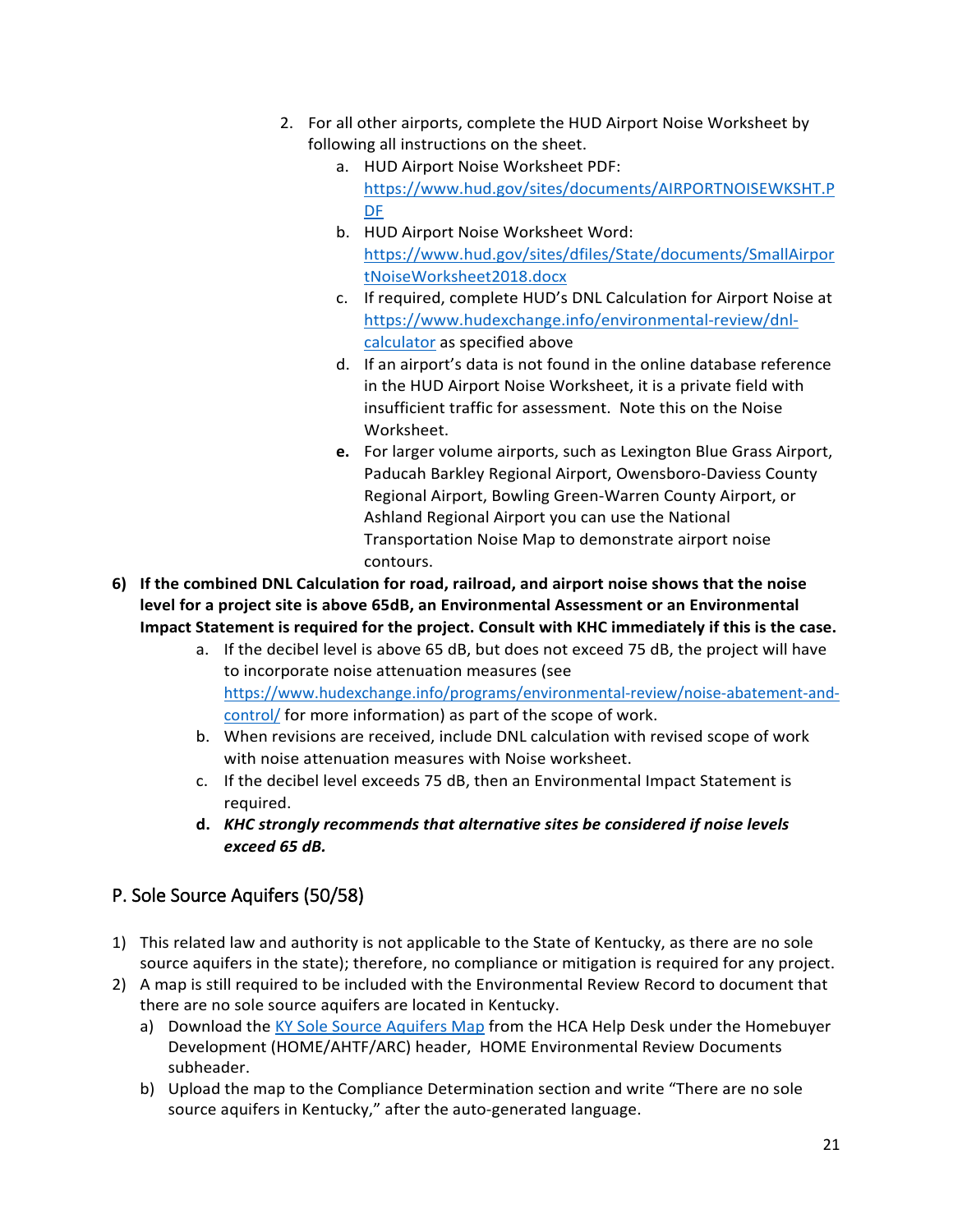### <span id="page-21-0"></span>Q. Wetlands Protection (50/58)

- 1) Complete section "1. Does this project involve new construction as defined in Executive Order 11990, expansion of a building's footprint, or ground disturbance?"
	- a) If the project is only the acquisition, rehabilitation, and resale of an existing home with no ground disturbance, select "No" and write "The project consists of the acquisition, rehabilitation, and resale of an existing single-family detached home." after the autogenerated language in the Compliance Determination section.
	- b) Select "Yes" for new construction
		- i) Go to USFWS wetlands mapping website: [https://www.fws.gov/wetlands/Data/Mapper.html.](https://www.fws.gov/wetlands/Data/Mapper.html)
		- ii) Click on "Find Location" in the toolbar and enter the property address.
		- iii) Click the "Measure" tool then click the location button (the right icon) to mark the center of the project site on the map.
		- iv) Click on "Print" in the toolbar to print out a map (or save as a PDF) to show nearest wetland to site entering the site address on the title bar.
		- v) Is the property located in a wetland?
			- (1)If no, the project is in compliance with this related law and authority. Upload PDF the map with the project site marked on it in the Compliance Determination section and write "Per the USFWS Wetlands map, there are no wetlands on the project site." after the auto-generated language..
			- (2)If yes, consult with KHC because the 8-step process must be followed, as outlined below. Go to [https://www.hudexchange.info/resource/3190/floodplain](https://www.hudexchange.info/resource/3190/floodplain-management-8-step-decision-making-process/)[management-8-step-decision-making-process/](https://www.hudexchange.info/resource/3190/floodplain-management-8-step-decision-making-process/) for additional information about the 8-step process.
				- (a) Issue a public notice regarding the proposed project to be located in a floodplain to be posted for a minimum of 15 days. Public notice is to be printed in the local paper to be printed once at the beginning of the public notice period, sent to local, state and federal agencies involved with floodplain management and wetlands protection. and posted at public buildings in the community affected by the project.
				- (b) Identify and evaluate alternatives to locating the project in awetland.
				- (c) Identify and evaluate the direct and indirect impacts to the wetland associated with the project
				- (d) Design and/or modify the project to minimize potential adverse effects
				- (e) Re-evaluate the proposed project to determine if still practical given proposed impacts and alternative sites
				- (f) If re-evaluation determines no practical alternative to locating the project in the wetland, issue a final public notice providing the reasons why the project must be located in the wetland and mitigation measures to be taken. See public notice procedure at 4.12.2.1.
					- (i) For the project to be brought into compliance with this section, all adverse impacts must be mitigated. Explain in detail the exact measures that must be implemented to mitigate for the impact or effect, including the timeline for implementation.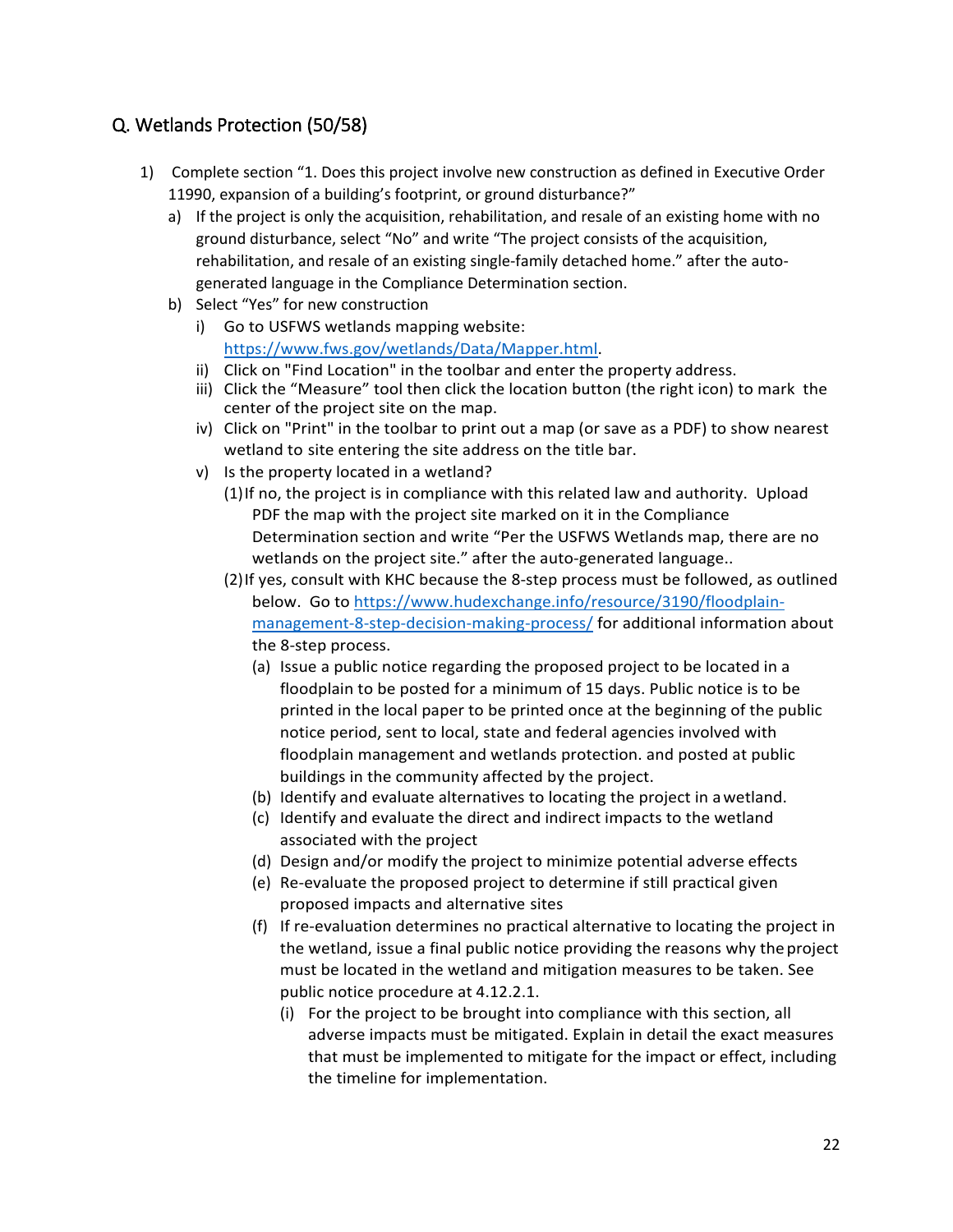(ii) Upload all documentation from each step of the process to the Compliance Determination Section and include a detail narrative after the auto-generated language

# <span id="page-22-0"></span>R. Wild and Scenic Rivers Act (50/58)

- 1) This related law and authority applies to federally designated Wild and Scenic Rivers *and* rivers listed on the Nationwide Rivers Inventory.
- 2) There is only one Wild and Scenic River in Kentucky: 19.4 miles of the Red River in Wolfe County.
	- a) Boundaries of Wild & Scenic portions of the Red River:
		- i) Western: the confluence with Schoolhouse Branch adjacent to Hwy. 613 (N. Fork Road) at the coordinates of [37.844048, -83.675812.](https://www.google.com/maps/place/37%C2%B050)
		- ii) Eastern: Hwy 746 bridge northwest of Trent at the coordinates of [37.798754, -83.489493.](https://www.google.com/maps/place/37%C2%B047)
	- b) Go to<https://www.rivers.gov/rivers/red.php> for a map of the protected portions of the river.
		- i) Determine the distance of your project property to the Wild and Scenic portions of the Red River.
			- (a) Using Google Maps, enter the property address.
			- (b) Zoom map to the closest level where both the property and the Red River are in view.
			- (c) Right click on property and select "measure distance."
			- (d) Left click on the nearest part of the Wild & Scenic portions of the Red River. Distance will appear in a pop-up box on the map.
			- (e)Print the page for scanning or save page as a PDF.
		- ii) Is your property within a  $\frac{1}{2}$  mile of the Red River?
			- (1) If no, your project is in compliance with the Wild and Scenic Rivers portion of the related law and authority. In the Compliance Determination section upload both the map showing the distance from your project site to the Red River and the Red River Kentucky [NWSRS Map](https://kyhmis.zendesk.com/hc/en-us/article_attachments/4411437304347/Red_River_Kentucky_NWSRS_Map.pdf) (download from the HCA Help Desk under the Homebuyer Development (HOME/AHTF/ARC) header, HOME Environmental Review Documents subheader).
			- (2) If yes, consultation must be initiated with the regional representative from the National Parks Service (NPS) about the potential impact of the project on the river as specified in section 4 below.
	- c) If it is not near the Red River go to  $\frac{https://www.rivers.gov/kentucky.php}{https://www.rivers.gov/kentucky.php}$  and print or save the screen as PDF to demonstrate that your project is not near a Wild and Scenic River. Upload the printout of this map and screen with the Wild and Scenic Rivers worksheet.
- 3) Search for rivers in the National Rivers Inventory near your project.
	- a) Go to<https://www.nps.gov/subjects/rivers/nationwide-rivers-inventory.htm> and click on the map to access the searchable, interactive map.
		- i) If there are issues with this website, you can also use the ArcGIS Nationwide Rivers Inventory Official searchable map found at [https://www.arcgis.com/home/webmap/viewer.html?useExisting=1&layers=105a104d](https://www.arcgis.com/home/webmap/viewer.html?useExisting=1&layers=105a104d5a3043b0ba2a25e31ecf3ff1) [5a3043b0ba2a25e31ecf3ff1.](https://www.arcgis.com/home/webmap/viewer.html?useExisting=1&layers=105a104d5a3043b0ba2a25e31ecf3ff1)
	- b) Enter your project address in the search bar.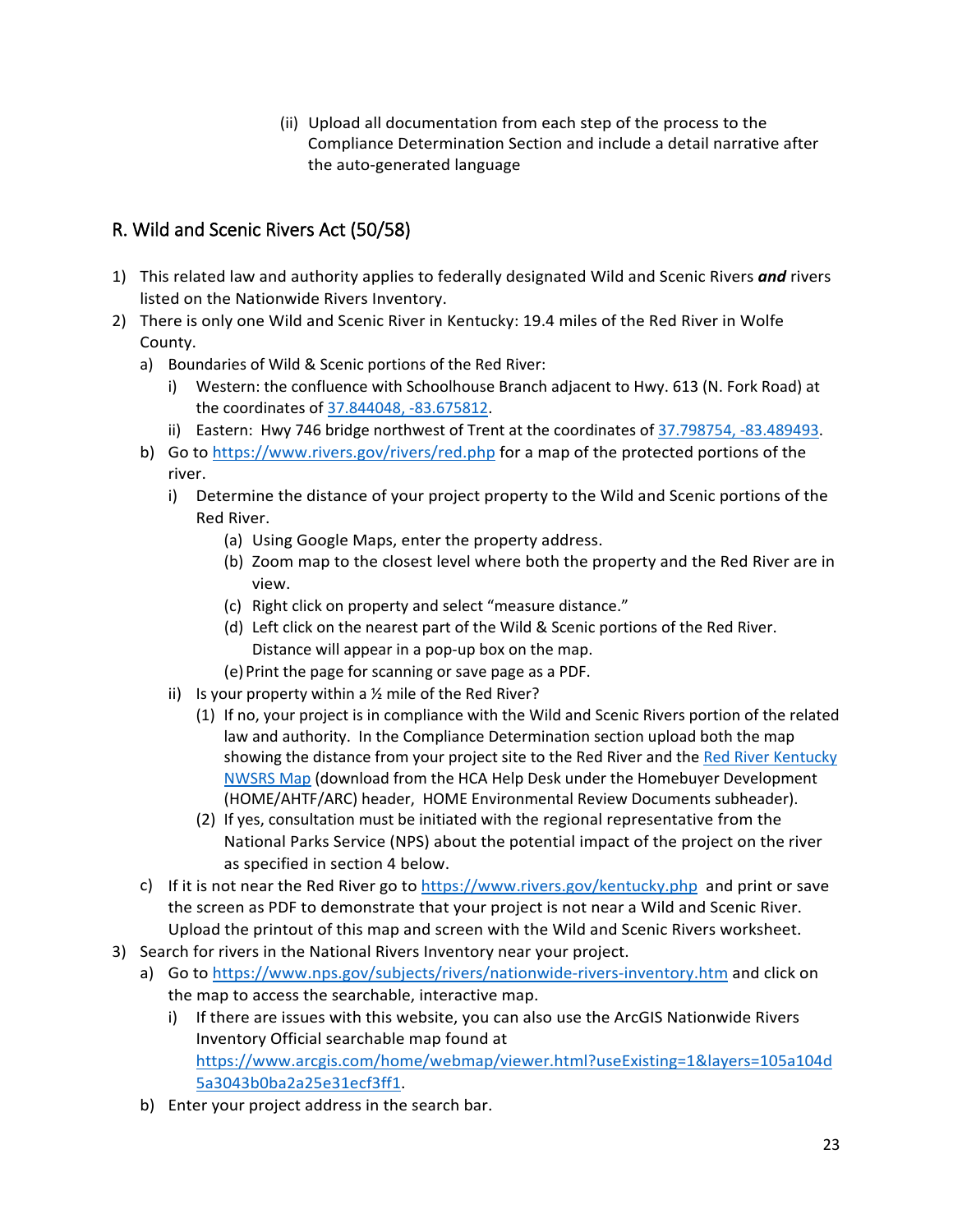- c) Zoom the map out to the 3000 ft. level.
	- i) Are there any National Rivers Inventory bodies near your project? (they are highlighted in blue on the map)
		- (1) If no, print or save as PDF a copy of the map with the address clearly visible in the search box.
	- ii) If yes, Determine the distance of your project property to the National Rivers Inventory river(s)
		- (a) Using Google Maps, enter the property address.
		- (b) Zoom map to the closest level where both the property and the river (s) are in view.
		- (c) Right click on property and select "measure distance."
		- (d) Left click on the nearest part of the Nationwide Rivers Inventory body. Distance will appear in a pop-up box on the map.
	- iii) Print the page for scanning or save page as a PDF.
	- iii) Is your property within a  $\frac{1}{2}$  mile of a National Rivers Inventory body?
		- (1) If no, your project is in compliance with the Wild and Scenic Rivers portion of the related law and authority. Include the map showing the distance to the Red River with your Wild and Scenic Rivers worksheet.
		- (2) If yes, consultation must be initiated with the regional representative from the National Parks Service (NPS) about the potential impact of the project on the river as specified in section 4 below.
- 4) Consultation with the National Park Service if your project is within ½ mile of the Red River or a National Rivers Inventory river.
	- c) Contact the regional representative from the National Parks Service (NPS) to initiate consultation about the potential impact of the project on the river. Include a brief description of your project in an email to NPS.
	- d) As of June 2020, the regional NPS representative is:

Jeffrey R. Duncan, PhD National Park Service-SoutheastRegion Science and Natural ResourcesDivision-Fisheries and Aquatic Resources 100 West Martin Luther King, Jr. Blvd Suite 215 Chattanooga, TN 37402 423-987-6127 [Jeffduncan@nps.gov](mailto:Jeffduncan@nps.gov)

You can verify NPS Wild and Scenic Rivers contact name at [https://www.nps.gov/orgs/1912/contactus.htm.](https://www.nps.gov/orgs/1912/contactus.htm)

- e) If the Park Service representative does not respond within 30 days, approval is assumed.
- f) Upload correspondence with NPS to document compliance in the Compliance Determination section and include a description of the results of the consultation after the auto-generated language.